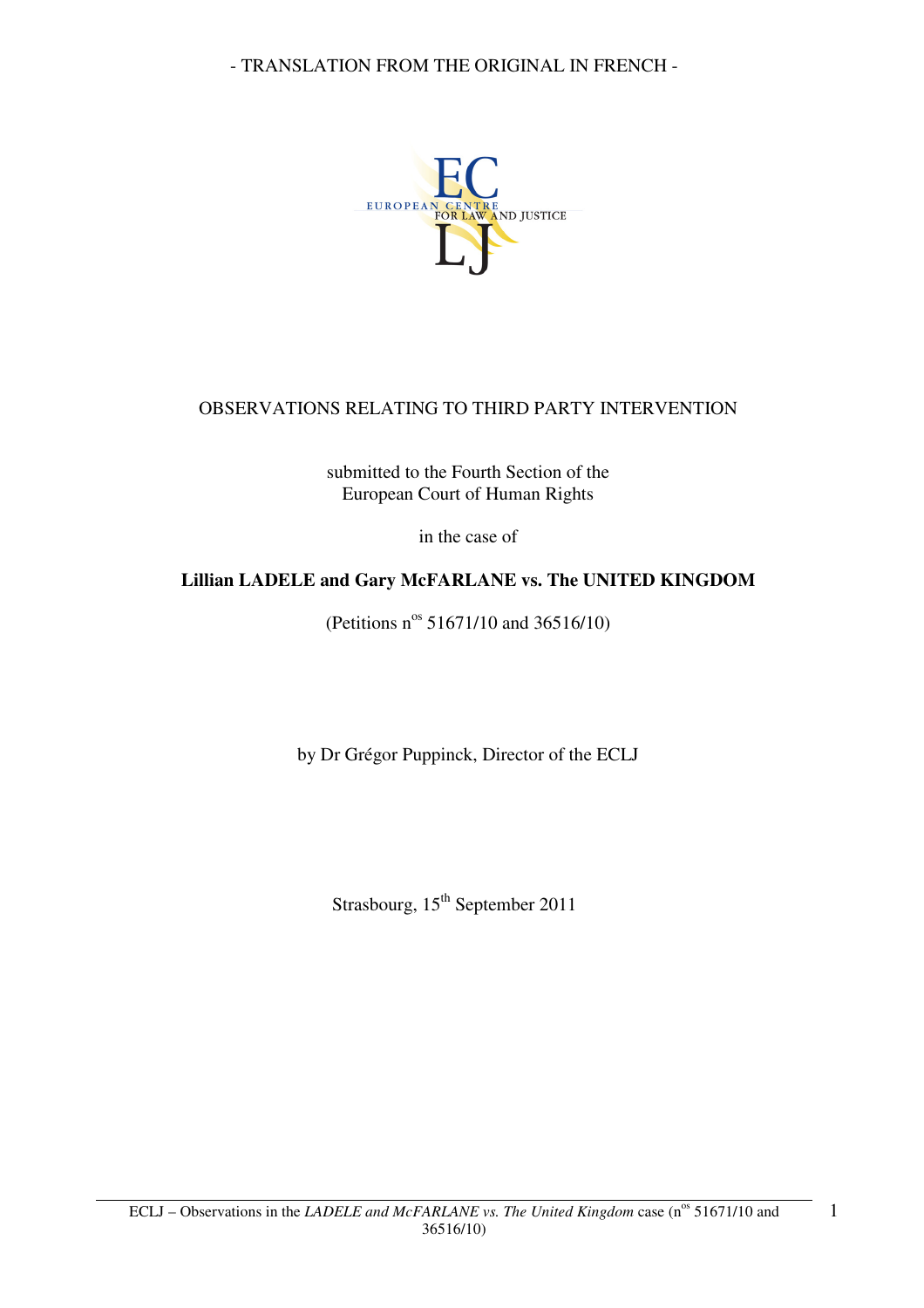1. The ECLJ is convinced that the recognition of the existence of specific moral issues, with regard to which the free conscience of citizens should be respected, can only be beneficial to democratic, pluralist and tolerant States and strengthen the cohesion of society.

Taking into account the small numbers of conscientious objectors and homosexual couples, there should be no practical difficulties in respecting their respective rights. Under no circumstances should this lead to a loss of employment.

Much evidence shows that believers, frequently Christian, are genuinely stigmatised because of their moral convictions, to the point where they are prevented, *de facto*, from holding certain jobs. This has aroused concerns among some OSCE bodies, especially the ODHIR<sup>2</sup> and the Parliamentary Assembly<sup>3</sup> about the growing discrimination faced by Christians in Europe. The cases submitted to you are, in this respect, crucial.

## **I. APPLICABLE PRINCIPLES**

#### **A. With respect to society**

2. According to convention and the jurisprudence of the Court, a "democratic society" is characterised by a plurality of ideas and beliefs, tolerance of all religions and strands of opinion and by debate on the diverse concepts of life and the world within a framework governed by the neutrality of state-controlled authorities.

There can be no democracy without pluralism<sup>4</sup>. The State is its ultimate guarantor<sup>5</sup>. One of the main characteristics of democracy resides in the chance it offers for resolving the problems a country faces through dialogue and without recourse to violence, even when these are challenging. The role of the authorities is not to suppress the cause of the tensions by eliminating pluralism, but to ensure that opposing groups tolerate each other<sup>6</sup>.

 $\overline{a}$ <sup>1</sup> mutatis mutandis Grzelak v. Poland, n° 7710/02, act of 15th June 2010, § 95, 97 and 99;

<sup>&</sup>lt;sup>2</sup> E.g.: see: Report of OSCE/ODIHR Roundtable "Intolerance and Discrimination against Christians: Focusing on Exclusion, Marginalization and Denial of Rights", Vienna, 4 March 2009 - http://www.osce.org/odihr/40543; OSCE meeting on prevention of hate crimes against Christians, 12<sup>th</sup> September 2011.

<sup>&</sup>lt;sup>3</sup> OSCE-PA, *Resolution on Combating Intolerance and Discrimination against Christians in the OSCE Area, 6-10<sup>th</sup>* July 2011.

http://www.oscepa.org/images/stories/documents/activities/1.Annual%20Session/2011\_Belgrade/BelgradeDeclaration FINALEnglish.pdf

 $^4$  *Unified Communist Party of Turkey v. Turkey, n<sup>o</sup> 133/1996/752/951, act of 30<sup>th</sup> January 1998, § 43;* 

<sup>&</sup>lt;sup>5</sup> Informationsverein Lentia and others v. Austria, act of  $24<sup>th</sup>$  November 1993, series A n° 276, § 38;

<sup>&</sup>lt;sup>6</sup> Unified Communist Party of Turkey v. Turkey, aforementioned, § 57 and Serif v. Greece, n<sup>o</sup> 38178/97, § 53, CEDH 1999-IX;

<sup>2</sup>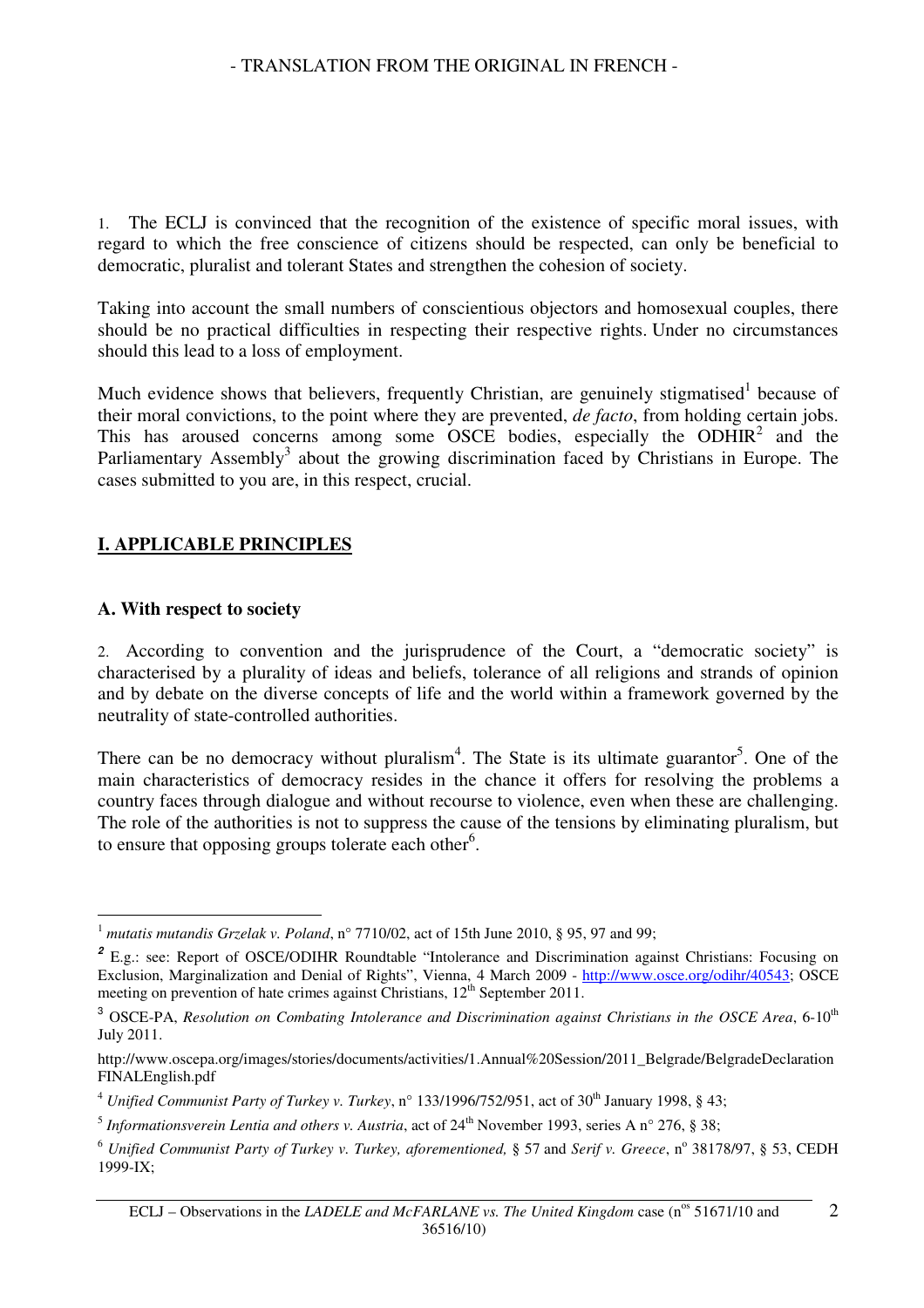Pluralism, tolerance and open-mindedness are features of a "democratic society". Although the interests of the individual must sometimes be subordinate to those of a group, democracy does not come down to the continual supremacy of the opinion of a majority, but demands a balance that assures the individuals in a minority fair treatment and avoids any abuse of a dominant position<sup>7</sup>. Pluralism and democracy must also be based on dialogue and a spirit of compromise, which necessarily involves various concessions on the part of individuals or groups of individuals and which are justified by the end of safeguarding and promoting the ideals and values of a democratic society<sup>8</sup>. If the "rights and freedoms of others" feature among those guaranteed by the Convention or its Protocols, it must be allowed that the requirement to protect them could force States to restrict other rights or freedoms equally accepted by the Convention: it is precisely this continual search for a balance between the fundamental rights of everyone that constitutes the basis of a "democratic society".

However, the State can legitimately exclude from the protection of the Convention, practices that aim to destroy the rights and freedoms guaranteed in the Convention.<sup>10</sup> The fact that a practice is inspired by a religion does not immediately confer upon it the protection of the Convention<sup>11</sup>.

## **B. With respect to employees**

Employees are subject to contractual obligations and a duty of loyalty to their employer, but do not lose the right to enjoy freedom of conscience and religion.

#### 1. Freedom of conscience and religion

3. Freedom of thought, conscience and religion represents one of the foundations of a democratic society in the sense of the Convention. In its religious dimension, this freedom features among the most essential elements in the identity of believers and their notion of life, but it is also a valuable thing for atheists, agnostics, sceptics or those who are indifferent. It is an essential part of pluralism – hard won over the centuries – which cannot be dissociated from such a society. In particular, this freedom involves that of belonging to a religion, or not, and that of choosing to practise it or not<sup>12</sup>. This freedom has a positive aspect: the freedom to act according to one's conscience and or one's religion; it also has a negative aspect: the freedom not to act against one's conscience and/or religion.

In this case it is worth differentiating between freedom of conscience and freedom of religion, because, just as there is a difference in nature between conscience and religion, there is also a difference between the prescriptions of conscience and religious prescriptions.

 $\overline{a}$  $^7$  mutatis mutandis, Young, James and Webster v. United-Kingdom, act of 13<sup>th</sup> August 1981, series A n<sup>o</sup> 44, p. 25, § 63, and *Chassagnou and others v. France* [GC], n<sup>os</sup> 25088/94, 28331/95 and 28443/95, § 112, CEDH 1999-III;

<sup>8</sup> *mutatis mutandis*, *Unified Communist Party of Turkey and others, aforementioned,* § 45, *Refah Partisi (Prosperity Party) and others*, § 99 and *mutatis mutandis Petersen v. Germany* (dec.), no 39793/98, CEDH 2001-XII;

<sup>9</sup> *Chassnagnou and others v. France*, § 113;

<sup>&</sup>lt;sup>10</sup> Kalifatstaat v. Germany, decision of 11<sup>th</sup> December 2006, petition n°13828/04. This case concerned the banning of an association in favour of establishing a caliphate and the establishment of a worldwide state based on Sharia Law*; Kuhnen v. Germany*, n° 12194/86, decision of the Commission of  $12<sup>th</sup>$  May 1988;

<sup>11</sup> *mutatis mutandis Unified Communist Party of Turkey and others v. Turkey,* aforementioned, § 100;

<sup>&</sup>lt;sup>12</sup> *Kokkinakis v. Greece*, act of 25<sup>th</sup> May 1993, series A n° 260-A, p. 17, § 3, and *Buscarini and others v. Saint-Marin* [GC], nº 24645/94, § 34, CEDH 1999-I;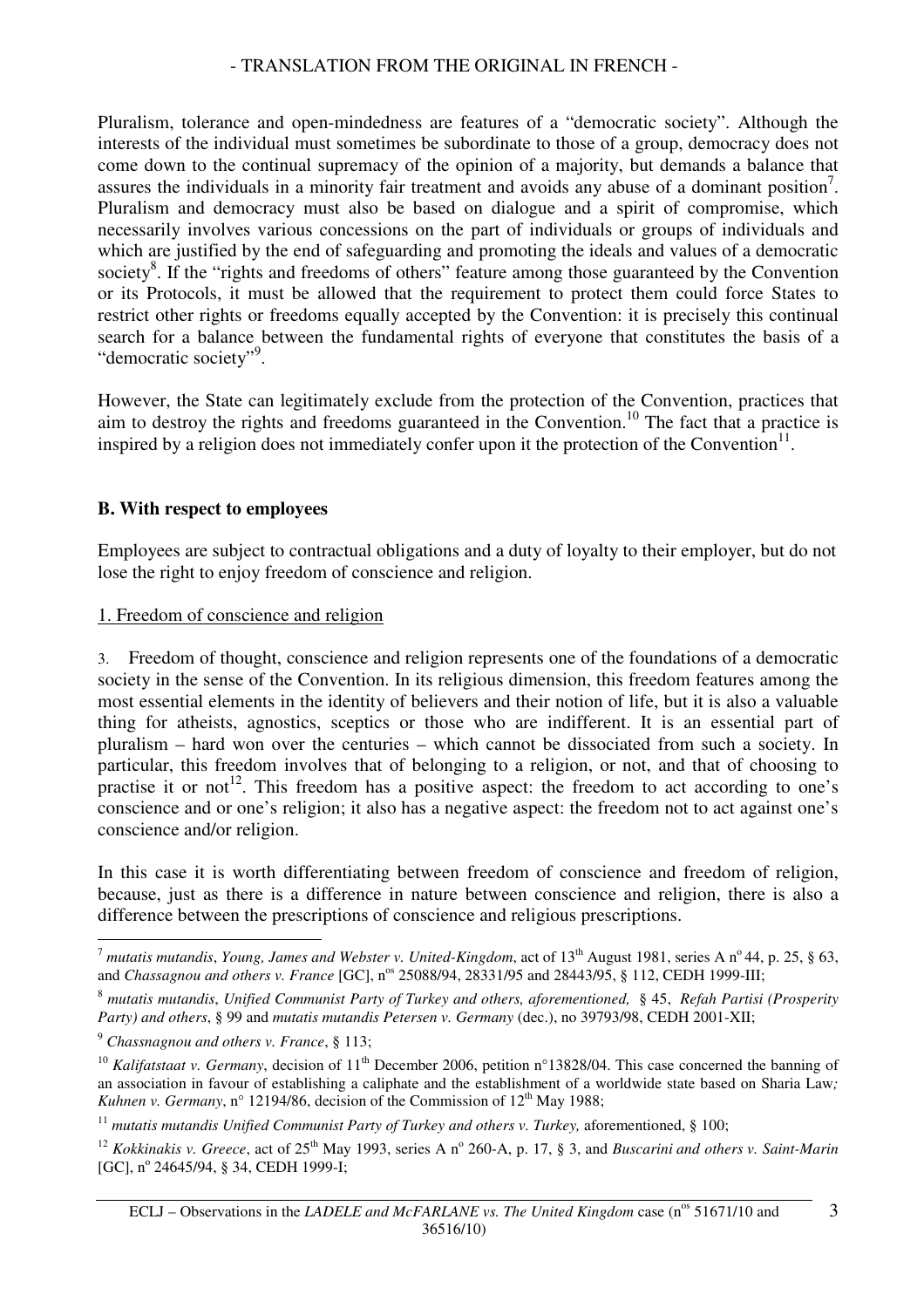#### a) Freedom of conscience (art. 9 § 1)

4. Freedom of conscience, *stricto sensu*, is guaranteed in article 9 § 1; it concerns the right of every man to apply conscience to decisions on what he should or should not do, on good or bad. Conscience, which is part of one's deepest feelings, is wholly protected by the Convention, without exemption.

5. Thus, any employee has the right to hold beliefs and to apply conscience to decisions made concerning the expectations of his employer. Disciplinary action may not be taken against him for these. In a hierarchical relationship, the duty of obedience does not overrule the subordinate's freedom of conscience. Furthermore, it is established in law that the subordinate has an obligation that is not just moral, but legal, to exercise his conscience with respect to the orders he may receive. It is well known that he does not have the right to obey blindly: he must object conscientiously to unfair orders. The European Court recognised this recently in the case *Polednova vs. The Czech Republic<sup>13</sup>*, in which it found that it "could no longer accept the argument of the claimant that she was only obeying the orders of her superiors" as "the person concerned must have been aware of the fact that the questions of guilt and punishment had been decided by the political authorities well before the trial and that the fundamental principals of justice were being completely flouted." Similarly, in the case *K.-H. W. vs. Germany<sup>14</sup>*, the Court upheld the conviction of a soldier for carrying out unjust orders. The soldier "should have known, as an ordinary citizen, that firing on unarmed people who were simply seeking to leave their country, failed to recognise their fundamental and human rights" (§ 104).

In these two decisions, the Court applied the fourth "Nuremburg principle" according to which: "The fact that a person acted pursuant to order of his Government or of a superior does not relieve him from responsibility under international law, provided a moral choice was in fact possible to him." This "moral choice" is exercised by conscience: this is freedom of conscience. Like the Nazi doctors at Nuremberg, *Polednova* and *K.-H. W.* were both convicted for having obeyed a superior rather than their conscience. These are genuine situations where conscientious objection comes into play. In such situations, conscientious objection is not only a right, but a duty. But *Polednova*  and *K.-H. W.* were convicted now for not having objected at the time; they would probably have been convicted at the time if they had objected. Freedom of conscience has sometimes been paid for in heroism. It is in order to avoid that obeying one's conscience must still require payment in heroism that the law now guarantees freedom of conscience.

6. Apart from these cases in which the Court confirms the existence of a genuine *duty* of objection, the Court has also increasingly recognised a *right* to conscientious objection enabling objectors to follow their conscience without losing their life, their liberty or their livelihood. It has done this recently on the issues of military service and abortion and possibly others.

*- Concerning military service,* in the recent case *Bayatyan vs. Armenia*<sup>15</sup> the Grand Chamber established that opposition to military service constitutes a belief that is sufficiently strong, serious,

 $\overline{a}$ 

<sup>&</sup>lt;sup>13</sup> Polednova v. Czech Republic, 21<sup>st</sup> June 2011, petition n° 2615/10. Case concerning the conviction of a woman for having acted as prosecutor at a mock trial that lead to the death sentence for four opponents of the Communist regime.

<sup>&</sup>lt;sup>14</sup> *K.-H. W. v. Germany* (n° 37201/97, [GC], 22<sup>nd</sup> March 2001). The *K.-H. W.* case concerned an East German soldier who was ordered to fire upon a fugitive at the border.

<sup>15</sup> GC, 7th July 2011, *Bayatyan v. Armenia*, n° 23459/03, § 126.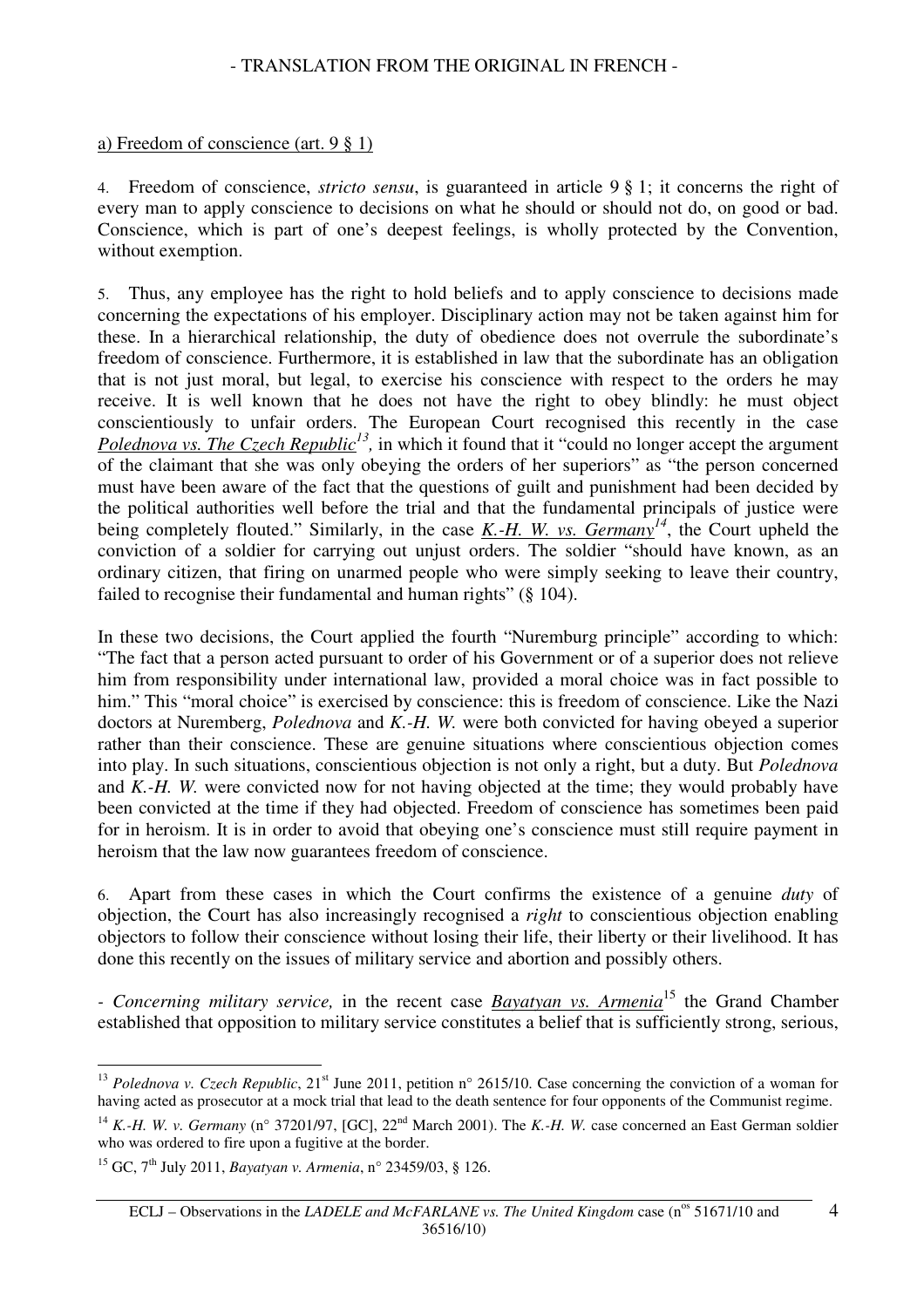consistent and important that the guarantees contained in article 9 can be invoked. To this end, the Court upheld that this opposition is motivated by a grave and insurmountable conflict of conscience, based on sincere and deeply held beliefs. The Court found that this was a violation of article 9, emphasising that there were effective solutions available that would reconcile the competing interests before the Court. Essentially, the Court found clearly that respect for the "demands of conscience" of a minority is "likely to ensure cohesive and stable pluralism and promote religious harmony and tolerance in society."<sup>16</sup>

The Court recognises this right within many National laws and international institutions, including the Parliamentary Assembly of the Council of Europe (PACE), which affirmed that "the right to conscientious objection is a fundamental component of the law on freedom of thought, conscience and religion upheld in the Universal Declaration of Human Rights and the European Convention on Human Rights"<sup>17</sup>.

*- Concerning abortion*, in the case *R. R. vs. Poland*, the Court also upheld the rights of healthcare workers to freedom of conscience in a professional context, finding that the State must structure the healthcare system in such a way that the genuine exercise of freedom of conscience of certain staff does not prevent patients from accessing the services in question.<sup>18</sup>

The Court explicitly recognises this right within many National laws and international institutions, including the PACE, which affirmed in its resolution relating to the "right to conscientious objection within the framework of legal medical care" that "no hospital, establishment or person may be subjected to pressure, be held responsible or suffer discrimination of any kind for refusing to carry out, accommodate or assist an abortion, an induced miscarriage or an act of euthanasia, or to submit to such procedures, nor for refusing to carry out any intervention aiming to cause the death of a fœtus or human embryo, for whatever reason"<sup>19</sup>.

7. Concerning military service and abortion, it is not sufficient for the State to invoke the existence of competing rights and interests to avoid taking positive measures guaranteeing respect for the freedom of conscience of conscientious objectors. In this sense, the State has a positive obligation; it is the State's duty to find appropriate solutions to reconcile the competing interests before it. In a pluralist society, this is what enables the demands of individual conscience to be articulated alongside collective interests. There is no reason not to apply this rule to various other questions in society where morality is objectively disputed.

*8.* Conscientious objection is the usual way of defending freedom of conscience. Once a genuine case of conscientious objection is established, the State is obliged to allow it and to respect

 $\overline{a}$ 

<sup>&</sup>lt;sup>16</sup> "Thus, respect on the part of the State towards the beliefs of a minority religious group like the applicant's by providing them with the opportunity to serve society as dictated by their conscience might, far from creating unjust inequalities or discrimination as claimed by the Government, rather ensure cohesive and stable pluralism and promote religious harmony and tolerance in society." (§126)

<sup>&</sup>lt;sup>17</sup> APCE, Recommendation 1518 (2001) of 1<sup>st</sup> March 2002 on "Exercising the right to conscientious objection to military service in Member States of the Council of Europe", § 8.

<sup>&</sup>lt;sup>18</sup> 26 May 2011, *R.R. v. Poland*, n° 27617/04: "For the Court, States are obliged to organise the health services system in such a way as to ensure that an effective exercise of the freedom of conscience of health professionals in the professional context does not prevent patients from obtaining access to services to which they are entitled under the applicable legislation." § 206.

<sup>&</sup>lt;sup>19</sup> APCE, Resolution 1763 (2010) of 7<sup>th</sup> October 2010 on "The right to conscientious objection within the framework of legal medical care."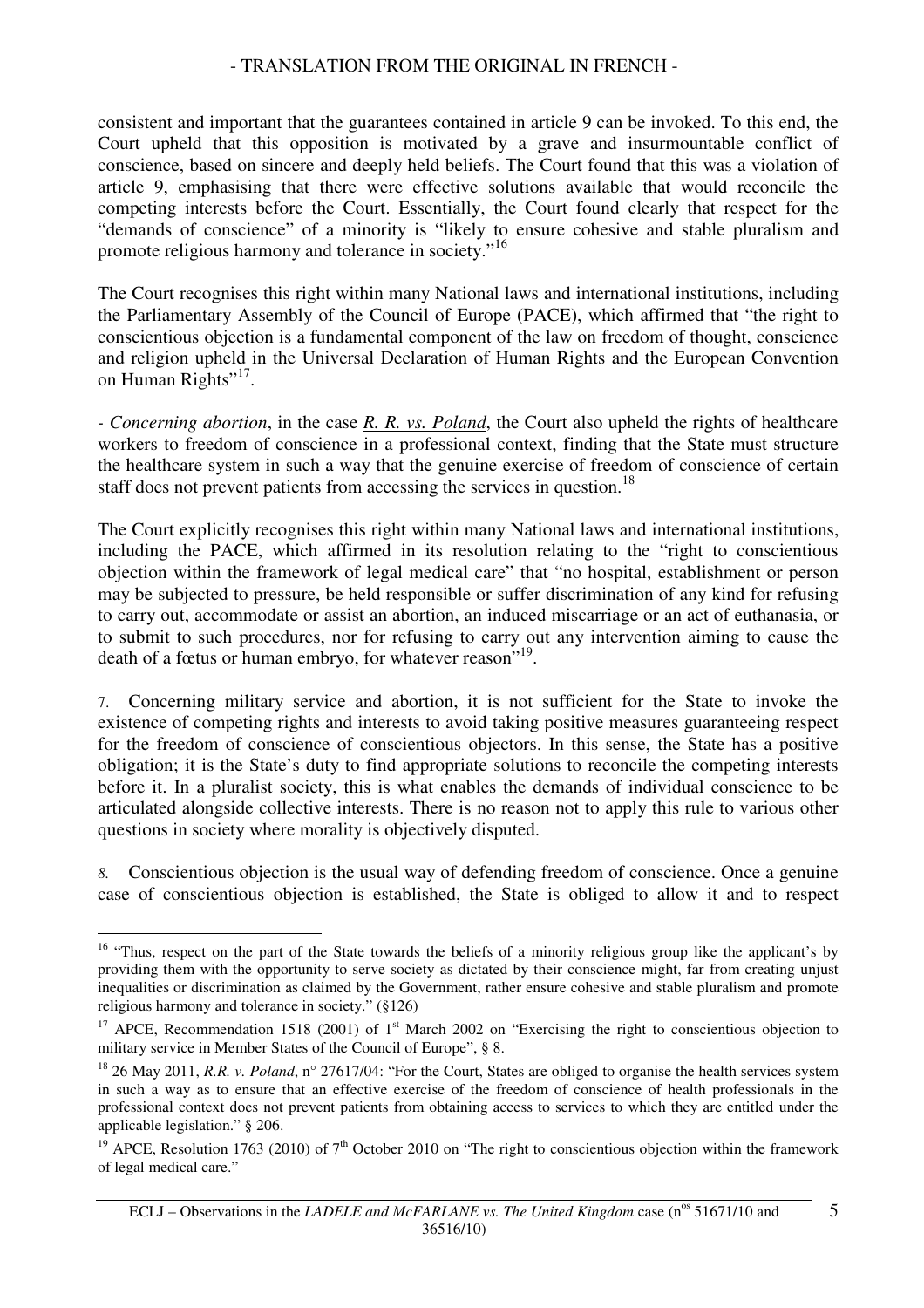freedom of conscience. Naturally, not any objection can be considered a conscientious objection. It is possible to draw a distinction between conscientious objections and religious objections, according to whether these are based on prescriptions of conscience or religion.

## *Differentiating "conscientious objection" from "religious objection":*

9. A distinction must be drawn between "conscientious objection" and "religious objection" in order properly to understand that conscientious objection does not necessarily involve religion. It would be a fundamental error to judge that conscientious objection is a religious phenomenon; the Court would waste analytical tools and would be less able to distinguish a matter pertaining to conscience from one pertaining to religion.

- Conscientious objection, *stricto sensu*, is motivated by a prescription of conscience, by the "*dictamen rationis*", not by a religious or subjective prescription. To demonstrate this, one simply has to note that one cannot deduce from the subject of a conscientious objection (such as abortion, euthanasia or military service) the religion of the objector. There is no essential and sufficient link between the objection and the religion. The objection is based in reason. It is objective and not subjective; therefore it is not likely to be opposed to secularism. Unlike the human conscience, secularism makes no judgement about the rights and wrongs of sexual practices, abortion, euthanasia or military service.

- The same is not the case for objections that are actually religious objections: these do not obey prescriptions of conscience, but religious prescriptions. These are objections from which the religion of the objector can be deduced: there is a direct, essential and sufficient link between the religion of the objector and the nature of the objection; for example: not eating meat on a Friday, not handling pork, not working on Friday, Saturday or Sunday, not receiving blood transfusions, not showing one's face and others. Some religions have a large number of concrete prescriptions, governing many aspects of everyday life. Such objections, where they are not "reasonable" (in other words rational) and obey prescriptions of a (demonstrably) religious nature, come under the auspices of the protection of religious freedom, and consequently may be subject to certain limitations, on a case by case basis, with respect to the demands of life in society.

- Lastly, some prescriptions are both religious and rational. These include – taking some of the Ten Commandments (the Decalogue) as an example - not killing, not stealing, not bearing false witness, and not committing adultery or impure acts. Generally speaking, these are negative prescriptions: thou shalt not. It is the negative nature of these prescriptions which makes them especially likely to involve conscientious objection: refusal to do something. As a moral base for human action, and furthermore broadly translated into human rights, these prescriptions are in some ways a legitimate basis for conscientious objection.

10. It is, incidentally, useful to emphasise that it is quite right that freedom and conscientious objection fall under article 9 and not article 8 of the Convention. Indeed, while article 8 protects a person's right to autonomy, in other words the right of a person to set norms for themselves (autonomos), article 9 deals with heteronomy (hetero-nomos), in other words the ability of a person to perceive external norms and submit to them. This heteronomy can be moral in nature (and benefit from freedom of conscience), or religious, (and benefit from freedom of religion). Whilst autonomy aims to achieve personal free will, conscientious objection cases have in common that they are not motivated "by personal interests in accepted personal standards"<sup>20</sup>. They always

 $\overline{a}$ <sup>20</sup> GC, 7th July 2011, *Bayatyan v. Armenia*, no 23459/03, § 124.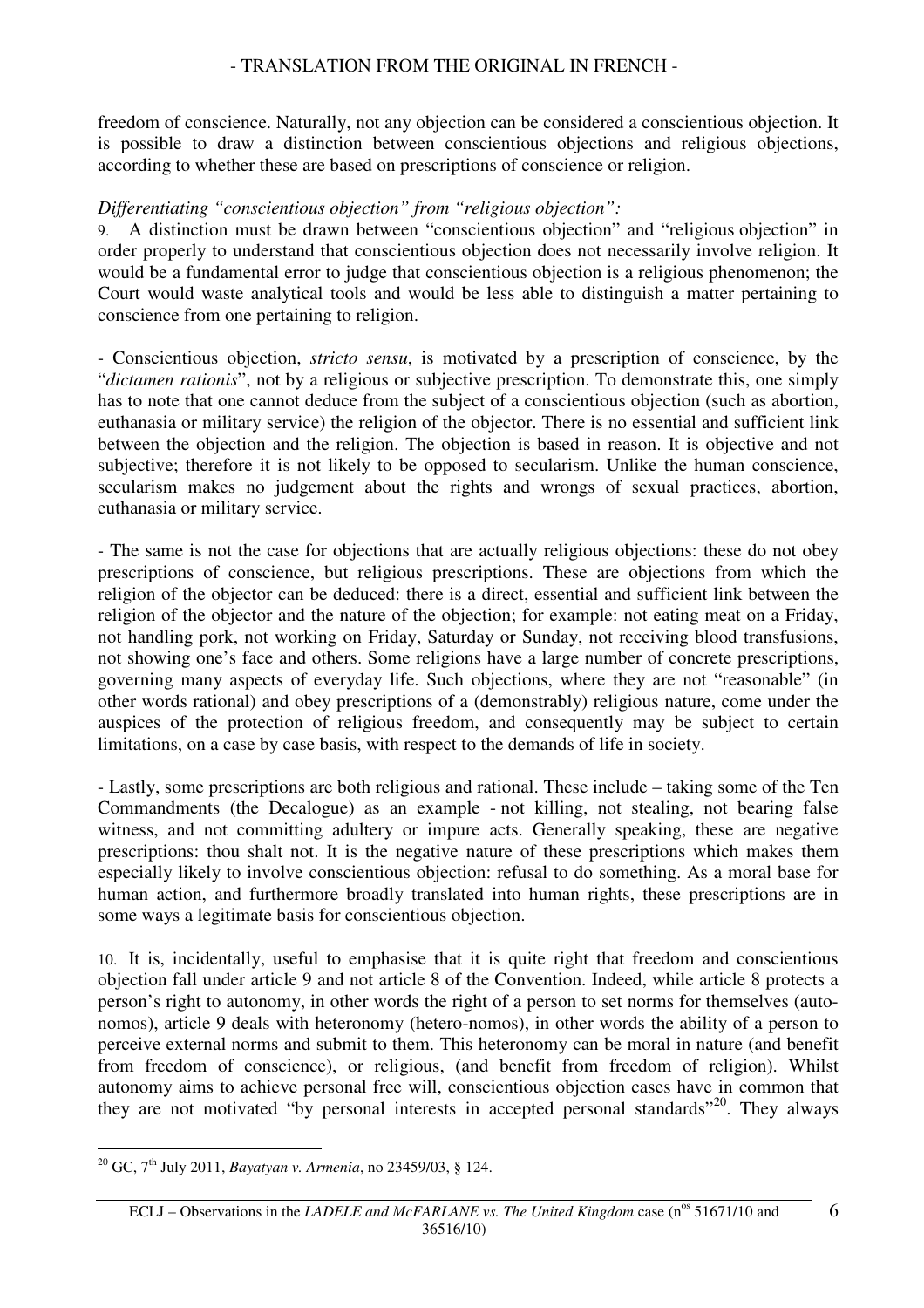include an element of sacrifice to which the objector consents through obedience to his conscience or religion. Conscientious objection cannot be motivated by fantasy or personal interest. This characteristic heteronomy is one of the criteria enabling conscientious objection cases to be recognised. The Court used it in the *Bayatyan* case.

### b) Freedom to express one's religion and conscience (Art. 9 § 2)

11. Although freedom of conscience and religion concerns first and foremost the *internal conscience*, it also involves expressing that religion alone and in private or collectively in public and among those with whom one shares a faith. There are two sides to the freedom to express one's religion and conscience, one positive and the other negative. The positive aspect means not being prevented from acting according to one's conscience or religion; this is a positive expression that falls within the framework of article 9§2. The other – negative - aspect consists of not being forced to act against one's conscience; strictly speaking it is not a matter of external expression, but of preserving the internal conscience, which can be confused with issues associated with freedom and conscientious objection.

## *- Freedom to positively express one's religion or beliefs*:

12. This *positive* freedom deals with the ability to translate one's religion or beliefs into an external act. Article 9 lists the various forms of expression: worship, teaching, practice and observance of rites. These expressions are subject to the constraints and limitations inherent in every positive freedom<sup>21</sup>. Furthermore, article 9 "does not protect every act [or positive expression] that is motivated or inspired by a religion or belief $^{22}$ . It does not always guarantee the right to be able to act in a manner dictated by a belief and it does not confer upon individuals acting in this way the right to evade rules proven to be justified<sup>23</sup>. This applies for instance to assisted suicide<sup>24</sup>, religious marriage under the age of consent<sup>25</sup> or the distribution of pamphlets<sup>26</sup>. The freedom to positively express one's religion is also subject to the general stipulations of Article  $17^{27}$  relating to the forbidding of any abuse of the right<sup>28</sup>.

## - *Freedom to negatively express one's religion or beliefs*:

13. The freedom to express one's religion and conscience also has a negative dimension; it is not limited to the freedom "not to subscribe to a religion or not to practise it"<sup>29</sup>. Most frequently, this negative freedom is perceived as applying to "atheists, agnostics, sceptics or those who are

 $\overline{a}$ <sup>21</sup> Public safety, the protection of order, public health or morals, or the protection of the rights and freedoms of others.

<sup>&</sup>lt;sup>22</sup> *Cha'are Shalom Ve Tsedek v. France* [GC], no 27417/95, § 73; *Hassan and Tchaouch v. Bulgaria* [GC], n<sup>o</sup> 30985/96, § 60; *Kalaç v. Turkey* of 1st July 1997, *Collection* 1997-IV, p. 1209, § 27; *Metropolitan Church of*  Bessarabia and Others v. Moldova, nº 45701/99, § 117;

 $23$  Leyla Sahin, § 121;

<sup>&</sup>lt;sup>24</sup> *Pretty v. UK*, n° 2346/02, act of 29<sup>th</sup> April 2002.

<sup>&</sup>lt;sup>25</sup> *Khan v. UK*, n° 11579/85, decision of the Commission of  $7<sup>th</sup>$  July 1986.

<sup>&</sup>lt;sup>26</sup> Arrowsmith v. UK, n° 7050/75, report of the Commission of 12<sup>th</sup> October 1978; *Van Den Dungen v. Netherlands*, n° 22838/93, decision of the Commission of 22nd February 1995.

 $27$  Art. 17 "Nothing in this Convention may be interpreted as implying for any State, group or person any right to engage in any activity or perform any act aimed at the destruction on any of the rights and freedoms set forth herein or at their limitation to a greater extent than is provided for in the Convention".

<sup>&</sup>lt;sup>28</sup> *Refah Partisi (Prosperity Party) and others v. Turkey* on 13<sup>th</sup> February 2003, [GC], *aforementioned*.

<sup>&</sup>lt;sup>29</sup> *Kokkinakis v. Greece* of 25<sup>th</sup> May 1993, series A n° 260-A, p. 17, § 31, and *Buscarini and others v. San Marino* [GC], n<sup>o</sup> 24645/94, § 34, CEDH 1999-I. *Refah Partisi (Prosperity Party) and others v. Turkey, aforementioned*, § 90.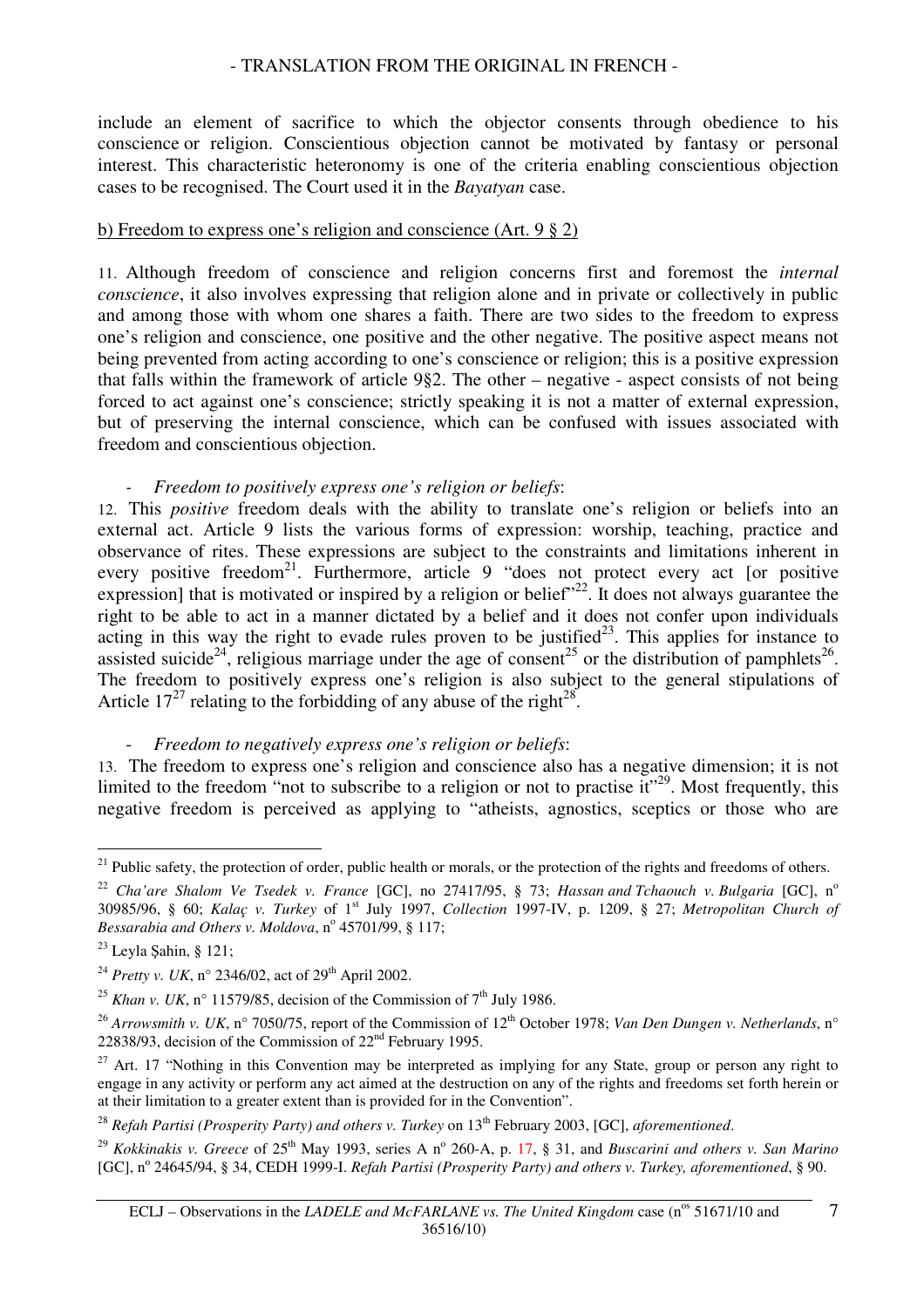indifferent"; actually it is the freedom of minorities in the face of dominant social customs and in the face of power. This negative freedom might involve the refusal to participate in a catechism class, just as it might pertain to a refusal to attend a political or moral indoctrination class. Similarly, it is used today by some to avoid swearing a religious oath, just as it was during the French Revolution by the Clergy refusing, often at the cost of their lives, to swear an oath to the civil constitution of the clergy. It was also used by Thomas More and many others.

14. In fact, the "freedom to negatively express one's religion or beliefs" falls fully within the problems surrounding freedom and conscientious objection. The distinction between religious and conscientious motives still applies. This negative freedom must enjoy even stronger protection, as it does not aim to preserve the *expression* of beliefs or religion, but the ability of people to hold a moral or religious belief. It is not the expression of the freedom that is being aimed at, but the freedom itself. This explains why, for example, article 9 does not necessarily guarantee the freedom to wear the veil<sup>30</sup>, but it does guarantee the negative freedom not to be forced to wear it. Put another way, the violation of positive freedom only affects the external *expression* of the belief: the *external conscience*; whereas the violation of negative freedom directly affects the belief itself: the *internal conscience*. This is why it is more serious to force someone to act against their conscience than to prevent them from acting according to it.

15. Interference in a positive expression can always be limited: wearing of the veil can thus be prohibited in certain places, at certain times, etc. This is not the case for negative expression: any restriction, even over a limited time, destroys it completely. Forcing someone to wear a veil at certain times or in certain places can never be in proportion, forcing a doctor to carry out abortions only at certain times does not reduce the violation of his conscience, similarly, granting Mrs Ladele a temporary exemption does not reduce the violation of her freedom of conscience.

Finally, as the Court noted in the *Bayatyan* case, in the matter of conscientious objection, the State has to demonstrate that it is tolerant, for fear of imposing a "moral order". All the State really has to do is to tolerate "abstentions", which poses far fewer difficulties than tolerating external expression.

## 2. Obligations to employers

16. An employee has duties to his employer and to his customers or users. These are for the most part governed by contractual obligations, to which a general duty of loyalty can be added.

For the employee, this general duty of loyalty consists of a duty to refrain from acting against the interests of his employer, throughout the entire duration of his contract of employment. It includes an obligation of discretion. The member of staff's duty of loyalty does not involve him renouncing the guarantee of these rights. Thus, a member of staff is not generally obliged to inform his employer about an event in his private life that could have repercussions on his work life.

The extent of this duty of loyalty may vary according to the nature of the job, but it is not at the discretion of the employer. We will see more detail about this in the following section concerning the employer's point of view.

 $\overline{a}$ <sup>30</sup> According to the Court, in a democratic society, the State can limit the freedom to express one's religion, for example the wearing of the Islamic headscarf, if the exercise of this freedom damages the aim of protecting the rights and freedoms of others, public safety and public order (*Dahlab v. Switzerland* (Dec.), n° 42393/98, CEDH 2001-V).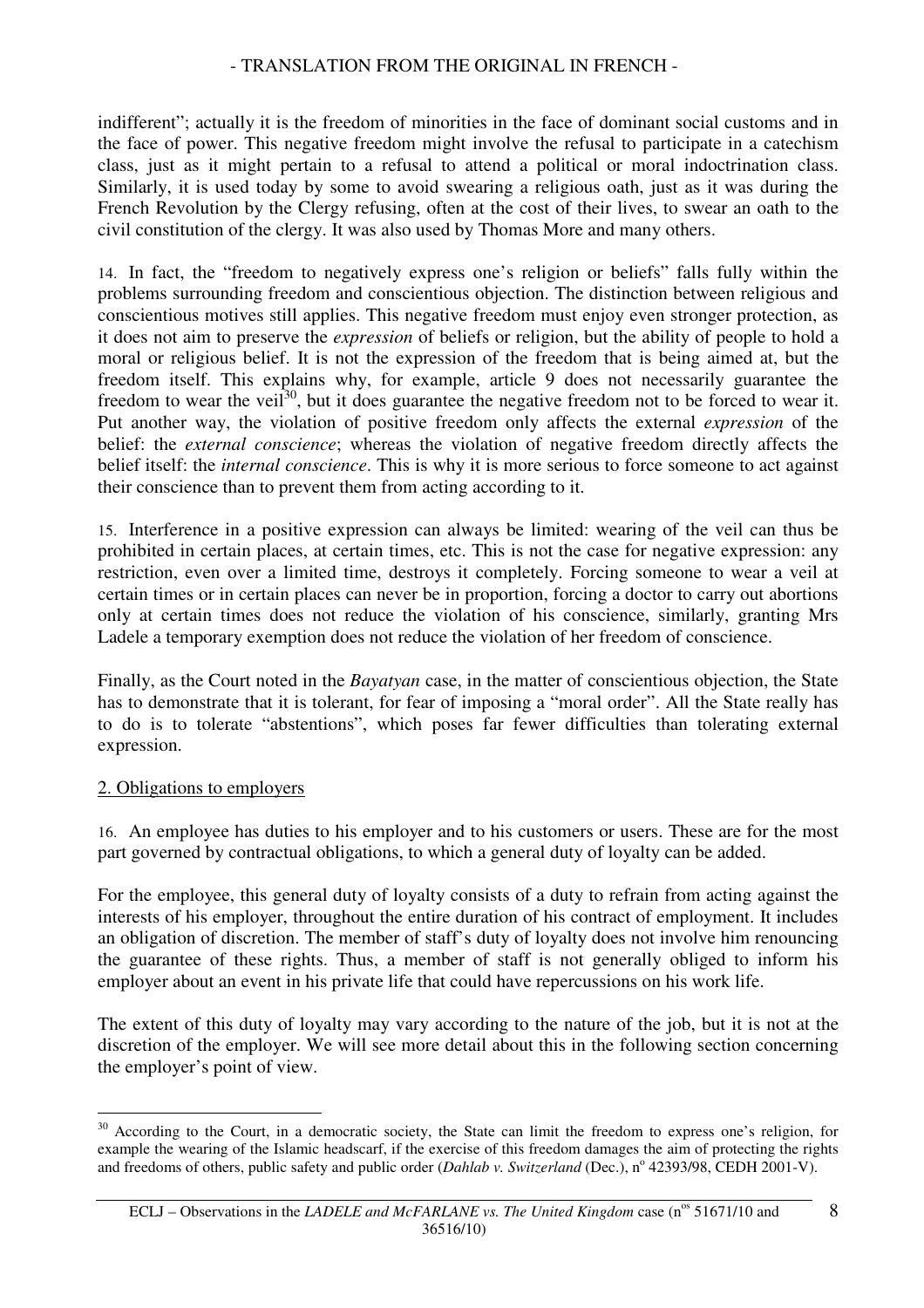## **C. With respect to employers.**

Nobody would contest the right of an employer to preserve the interests of his business and the proper carrying out of his tasks, and to require his employees - to this end - to fulfil their contractual obligations and demonstrate a loyal attitude. The professional field is not, however, a rights-free zone.

## 1. The respect of employees' freedom of conscience and religion

17. The employer has the obligation to respect the freedom of conscience and religion of his employees and not to practise discrimination in this respect. The employee's internal conscience enjoys full protection: the employer cannot discriminate against, or penalise, an employee solely for his beliefs or religion. Nor can he force them to change their beliefs or religion.

Conversely, with respect to external conscience, the employer is not obliged to accept all external expressions of employees' religion or beliefs where these are likely to disrupt the smooth running of the business. Thus, the obligation imposed on a teacher to observe working hours that he claims do not fit in with his times of prayer, may still comply with freedom of religion<sup>31</sup>. The same applies to the obligation on a motorcyclist to wear a helmet which, he claims conflicts with his religious observances<sup>32</sup>. In this case religious freedom can be sufficiently preserved by choosing to change jobs.

18. It is slightly different if the employer is a religious community; these enjoy the principle of institutional and doctrinal autonomy, which protects them from undue interference by virtue of article 9 combined with article 11. The significance of the obligation to loyalty is greater in the case of an employer whose ethical code is based on religion or beliefs<sup>33</sup>. Such an obligation can extend to behaviour outside the professional sphere. Religious organisations are not obliged to respect the religious freedom of their employees, whether they are secular or religious; this freedom is exercised at the point where they either accept or refuse the position or by choosing to leave the Church. The same is not true of non-religious employers who may not require their employees to share their religion or beliefs.<sup>34</sup>

#### 2. Other specific obligations: the duty of discretion and ethical charters

*a) The duty of discretion*

19. The State can impose behavioural obligations on its public officers, both within and outside the administrative domain<sup>35</sup>. This obligation to loyalty has been upheld by jurisprudence before the

 $\overline{a}$  $31 X v$ . United Kingdom, n° 8160/78, decision of the Commission of  $12<sup>th</sup>$  March 1981, Decisions and reports (DR) 22, p. 27.

 $32 Xv$ . UK, n<sup>o</sup> 7992/77, decision of the Commission of 12<sup>th</sup> July 1978, DR 14, p. 234.

<sup>33</sup> See above-mentioned directive 78/2000/CE, *Schüth*, § 40, or *Obst* above-mentioned, § 27, *Lombardi Vallauri*  v. Italy, n<sup>o</sup> 39128/05, § 41, *Rommelfanger v. Germany*, n<sup>o</sup> 12242/86, dec. 6<sup>th</sup> September 1989.

 $34$  *X. v. Denmark*, n° 7374/76, decision of the Commission of  $8<sup>th</sup>$  March 1976;

<sup>35</sup> Pascal Montfort, "The European Convention on Human Rights, religious acts and public office" *JCP*  Administration and local authorities n° 12, 21<sup>st</sup> March 2005, 1144.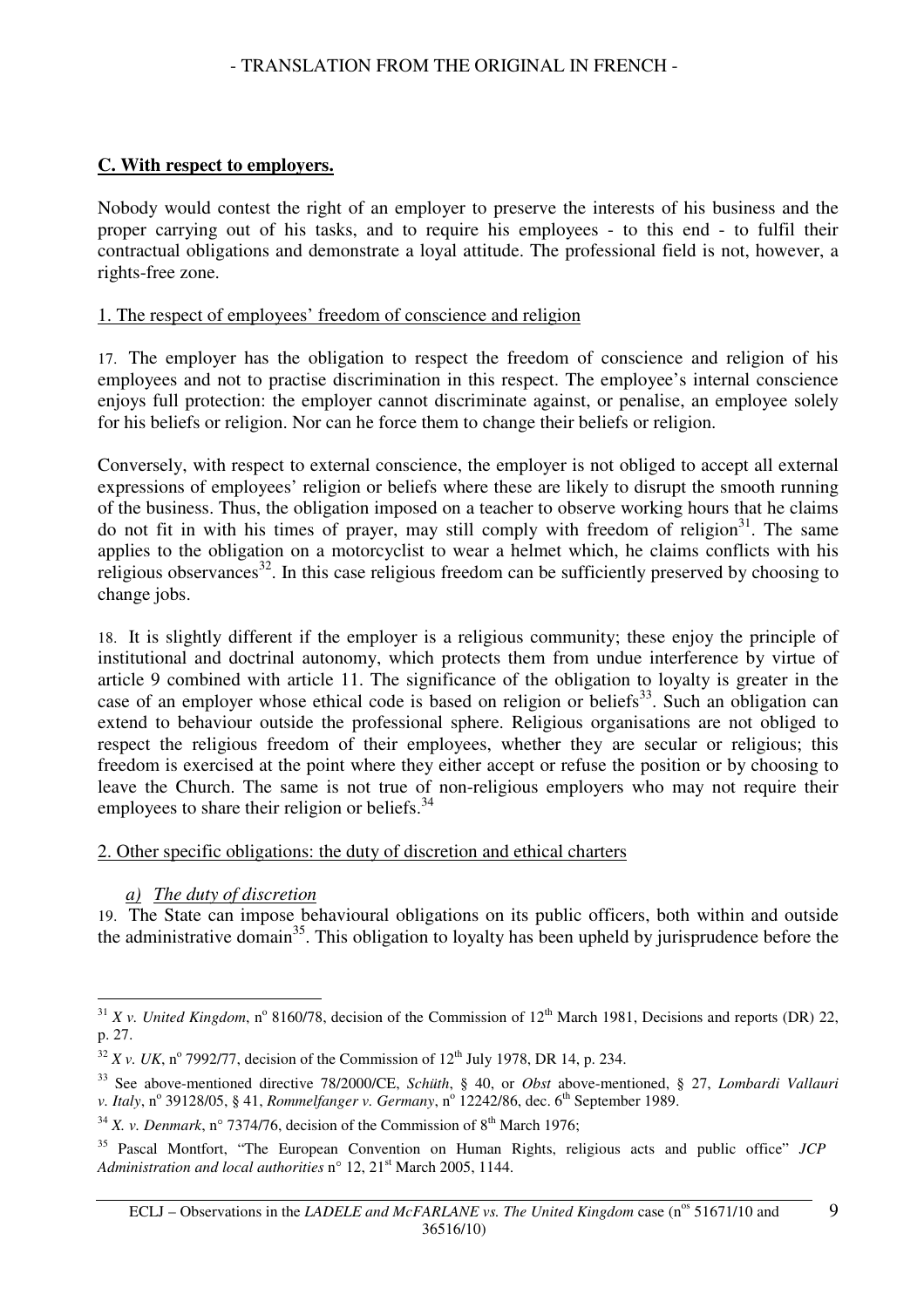Court since 1986 through the *Glasenapp* and *Kosiek*<sup>36</sup> rulings and confirmed by the  $Vogt^{37}$ judgement. In the *Kalac* v. *Turkey* case, the Court considered the retirement from office of a military magistrate for fundamentalist opinions considered illegal in accordance with article 9 of the Convention<sup>38</sup>. The same applied to the dismissal of a judge for statements of a religious nature made in the performance of his duties $^{39}$ .

Civil servants also enjoy religious freedom: although because of their status it seems legitimate for the State to impose on them a requirement for discretion in the public expression of their beliefs, they are still individuals, who are entitled to the protection of the Convention on this basis. Equally for private employers it can be legitimate for them to impose a duty on their employees of discretion in the external expression of their beliefs or religion. This duty of discretion covers the freedom of positive expression: what the employee can say, do or wear while at work. In any event the duty of discretion does not legitimise any attack on the very heart of the freedom: the *internal conscience*. To repeat: the internal conscience is violated when one is *forced to act against* one's conscience, and not when one is prevented from acting according to one's conscience. This means that the duty of discretion does not pose an obstacle to the right to conscientious objection.

#### *b) Ethical charters*

 $\overline{a}$ 

20. In recent years, businesses and institutions have developed the practice of drawing up ethical charters, codes of conduct, and other professional ethics codes. These documents impose standards of behaviour on employees on top of their general and contractual obligations. These charters cannot contain stipulations contrary to public order nor excessive burdens. The legality of such stipulations must be examined case by case.

21. The question arises in particular of their legal validity. Charters most frequently result from a unilateral decision by employers. If the charter brings in new rights in favour of employees, it constitutes obligations on the employer. Conversely, if the charter is a source of obligations for employees, its legal nature and correlatively how legally binding it is, is open to interrogation.<sup>40</sup> In any event, their binding force is subject to their acceptance by the employees, except where the stipulations "relate to the contractual obligations to loyalty and good faith [which] are, independently of their inclusion in any internal code of conduct, expected of employees; if their breach is such that it entails a penalty, it is due to the employee's failure in his obligation to loyalty enshrined in the contract of employment.<sup>41</sup>

In any event, the general obligation to loyalty and good faith cannot be the source of new obligations imposed unilaterally by the employer, so that any new obligation relating to behaviour requires the consent of the employee before it can become binding.

<sup>&</sup>lt;sup>36</sup> Glasenapp v. Germany, Act of 28<sup>th</sup> August 1986, series A n° 104; *Kosiek v. Germany*, Act of 28<sup>th</sup> August 1986, series A n<sup>o</sup> 105.

 $37 \text{ Vogt } v$ . Germany, n° 17851/91, act of 26<sup>th</sup> September 1995, series A n° 323.

<sup>38</sup> *Kalaç v. Turkey*, n°20704/92, act of 1st July 1997, Rec. CEDH, 1997, IV.

<sup>&</sup>lt;sup>39</sup> *Pitkevitch v. Russia,*  $n^{\circ}$  47936/99, act of 8<sup>th</sup> February 2001.

 $40$  Part of the doctrine assimilates it into the internal code of conduct; however the absence of a specific penalty where there is a failure in these behavioural standards should exclude them from the field of a code of conduct and into the realm of the employer's disciplinary powers.

<sup>&</sup>lt;sup>41</sup> Véronique Cohen-Donsimoni, Internal Codes of Conduct and other Business Management Standards, JurisClasseur Travail Traité, Fasc. 1-40, § 160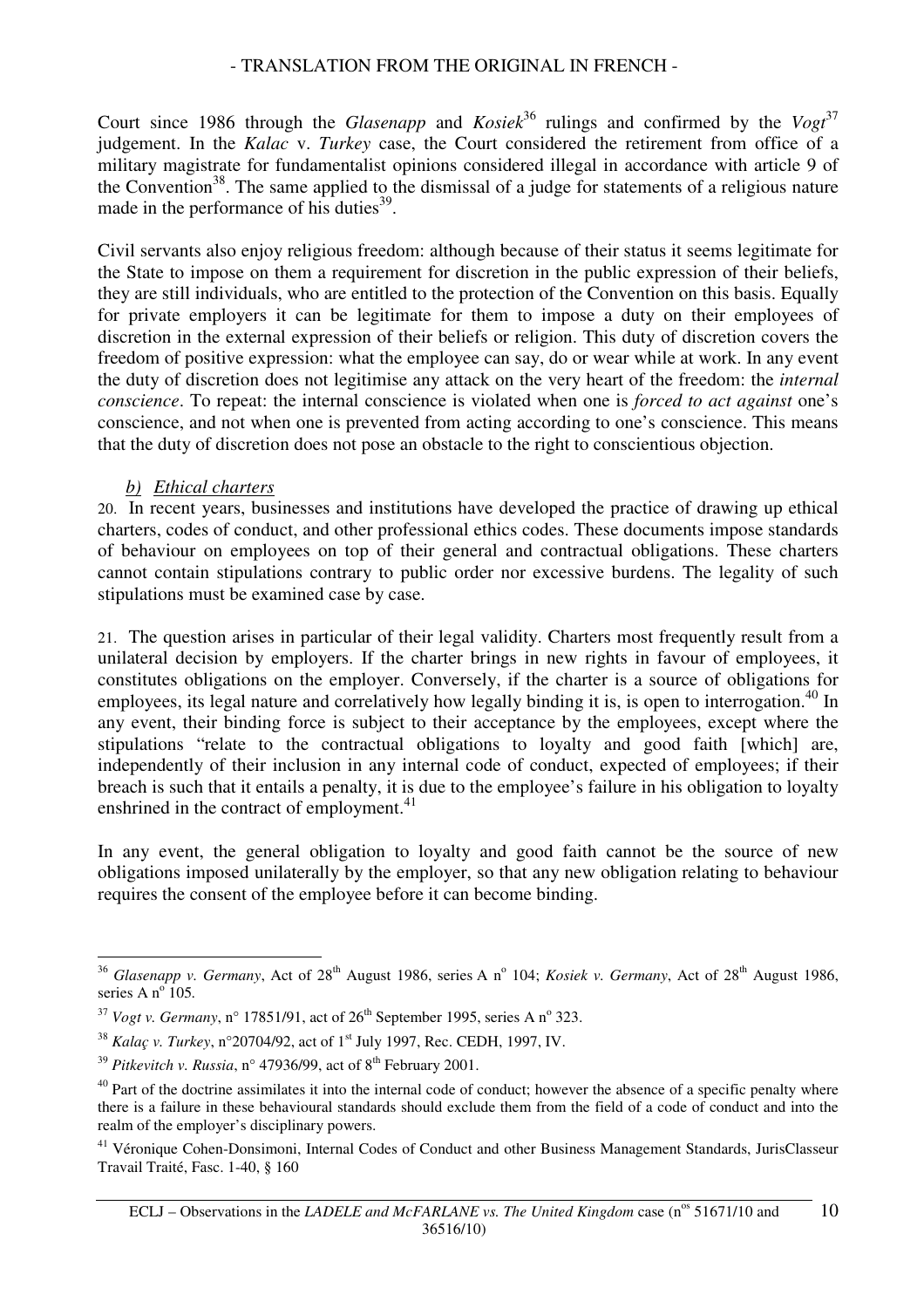22. Furthermore these charters are distinct from internal codes of conduct in that they put the power to impose penalties entirely at the discretion of the employer. The employer's power to penalise is such that it exposes employees to the possibility of "institutional or management creep"<sup>42</sup>, making the role of justice crucial in regulating the *legality* of the behavioural obligation imposed, as well as the *fairness* of the penalty imposed with respect to all the circumstances of the case.

## **II. APPLICATION OF THE PRINCIPLES TO THE CASE IN HAND**

#### **A. The rejection of homosexual practices is derived from freedom of conscience and religion**

23. The rejection of homosexual practices is derived from freedom of conscience and religion. Even though one may not agree with the rejection of homosexuality, it is indisputable that it is based on both a religious prescription and a prescription of conscience. It is not essential to be religious to disapprove of homosexual practices. The religion of a person cannot be deduced from the fact of his objection to homosexuality. The rejection of homosexual practices and same-sex partnerships results from a moral judgement of conscience, usually based on an observation of natural reality, which is independent of religions.

24. The former Commission, followed by the Court, upheld that homosexuality poses a question of a moral nature. For a long time they upheld that the penalisation of homosexuality on the grounds of health and morality was in accordance with the Convention<sup>43</sup>. They continue to uphold the distinction between homosexual and heterosexual as legitimate, in particular with regard to recognition of a private or family life<sup>44</sup> or to the right to marriage as guaranteed in article 12 of the Convention<sup>45</sup>. It is true that the jurisprudence of the Court is changing rapidly on this point, but one can nevertheless not consider the moral distinction made by the applicants between homosexual and heterosexual relationships to be contrary to the Convention or its values, in the absence which the jurisprudence of the Commission and the Court would also be contrary to the Convention.

In the *Bayatyan* case, the Court specified that the applicability to an objection of article 9 must be clear-cut with respect to the circumstances appropriate to each case.<sup>46</sup> In this case there is no doubt: homosexuality objectively poses a problem of a moral or religious nature. The conducting of civil partnerships or provision of advice on the sexuality of homosexual couples requires

 $\overline{a}$  $^{42}$  A. Barège and B. Bossu, note sous Cass. soc.,  $28^{th}$  May 2008: JCP S 2008, 1506.

<sup>&</sup>lt;sup>43</sup> See for example, among others, decisions of the Commission n°s 104/55 of 17<sup>th</sup> December 1955, 167/56 of 28<sup>th</sup> September 1956, 530/59 of  $4^{th}$  January 1960, or n°7215/75 of  $7^{th}$  July 1977.

<sup>&</sup>lt;sup>44</sup> *S v. UK*, n° 11716/85, decision of the Commission of 14<sup>th</sup> May 1986, *Kerkhoven and Hinke*, n° 15666/89, decision of the Commission of 19<sup>th</sup> May 1992, X, Y and Z v. UK, n° 75/1995/581/667, decision of the Commission of 20<sup>th</sup> March 1997; *Mata Estevez v. Spain*, n° 5651/00, decision of 10<sup>th</sup> May 2001, *Manec v. France*, n° 66686/09, decision of 21<sup>st</sup> September 2010.

<sup>&</sup>lt;sup>45</sup> Margarita Šijakova and others v. "Former Yugoslav Republic of Macedonia", n<sup>o</sup> 67914/01, decision of 6<sup>th</sup> March 2003.

<sup>&</sup>lt;sup>46</sup> *Mutatis mutandis Bayatyan v. Armenia*, [GC], n°23459/03, act of  $7<sup>th</sup>$  July 2011, § 110.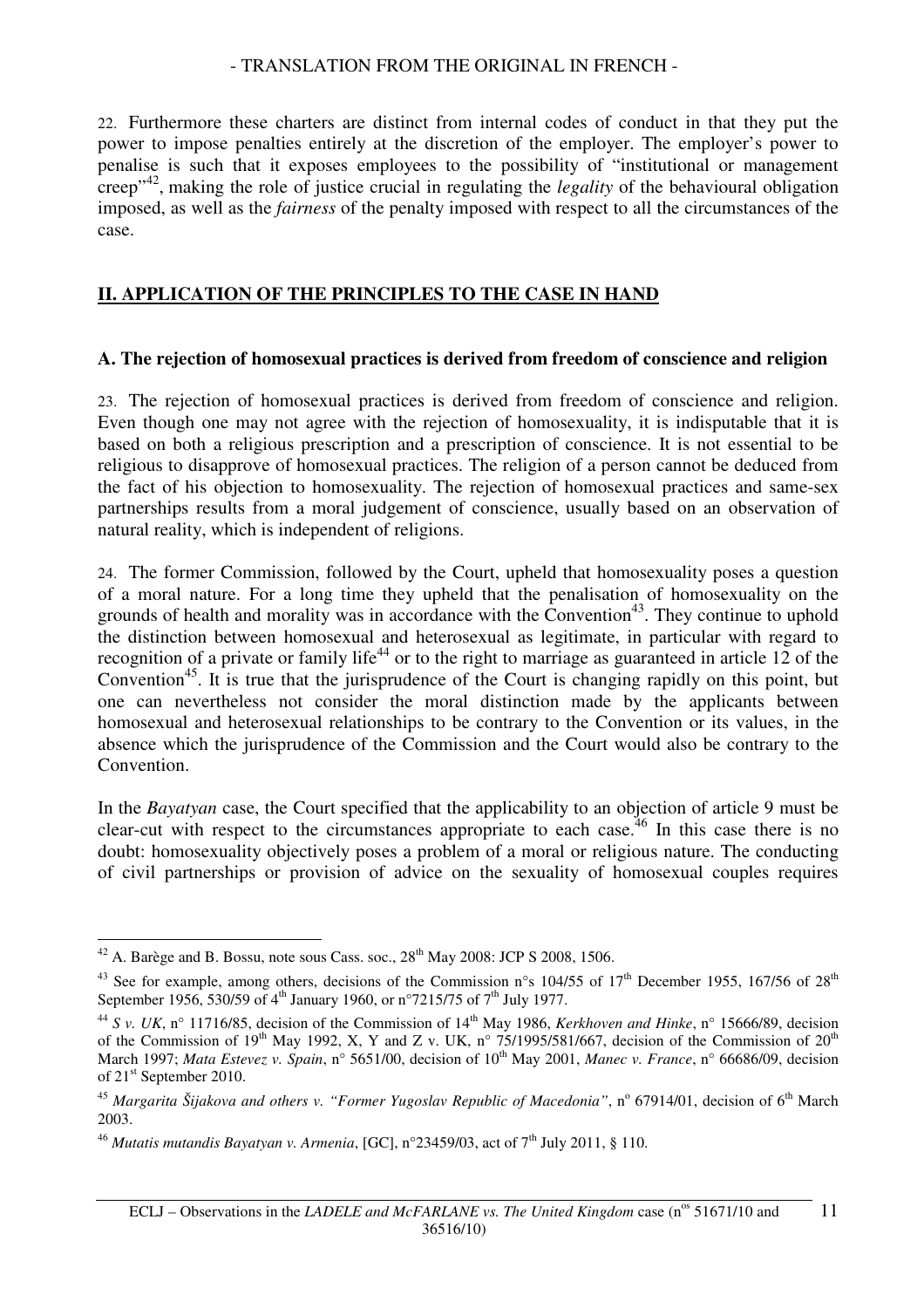concrete action on the part of the applicants<sup>47</sup>. These acts engage the conscience of those that perform them<sup>48</sup> and are furthermore likely to go against their religious beliefs<sup>49</sup>.

#### **B. The case of Mr McFarlane**

25. Mr *McFarlane's* case is simple to resolve. The choice to question the morality of homosexuality and to form beliefs on this basis is protected by article 9 § 1. Nobody can be punished simply for holding opinions or beliefs.

Mr McFarlane never refused to offer advice to homosexual couples on issues of sexuality, and has already advised two lesbian couples. The conclusion cannot be drawn from his letter of  $2<sup>nd</sup>$  January 2008 that he would refuse to do so in the future: he had merely shared with his superiors the questions he had asked himself, his *internal conscience*, following rumours concerning the issue. Mr McFarlane did not *express* his beliefs, he did not translate his beliefs into action, he simply talked about them. He could not be criticized for any concrete act of rejection or discrimination. Yet it was solely on the basis of the employer's doubts concerning the applicant's beliefs that the employer took the decision to impose upon the employee the harshest penalty available: dismissal. Not only is this penalty disproportionate, but it lacks a legal foundation because although a charter may impose behavioural obligations, it can neither impose a way of thinking nor be imposed on

employees' consciences.

There is cause to find that a violation of article 9§ 1 has occurred.

## **C. The case of Mrs Ladele**<sup>50</sup>

26. Mrs Ladele worked for The London Borough of Islington from 1992, well before the *Civil Partnership Act* (5<sup>th</sup> December 2005), and before unilateral publication of the "*Dignity For All*" document by Islington*,* on a date that cannot be specified. Her employment contract, in accordance with the *Registration Services Act 1953,* did not cover conducting civil partnerships. Islington decided to assign the conducting of civil partnerships to all its births, marriages and deaths registrars, not from the time that the *Civil Partnership Act* came into force, because the law had avoided generalising such an obligation, but following a complaint submitted by two homosexual officers who could not tolerate Mrs Ladele's situation. The decision to assign the conducting of *civil partnerships* to all registrars, considered in isolation or in relation to the adoption of the *Dignity For All* document*,* had the effect of creating – unilaterally - new obligations for the applicant.

As a result, an issue arises over the legality of the interference, since *Islington* unilaterally imposed a new obligation on the applicant, without being forced to by law.

27. Because conscientious objection brings into play the *internal conscience,* it follows that, where a genuine case of conscientious objection is observed, the State has a **positive obligation** to take

 $\overline{a}$ <sup>47</sup> *By contrast Skugar and others v. Russia*, n° 400010/04, decision of 3rd December 2009.

<sup>48</sup> *By contrast* v. *v. UK*, n° 10358/83, decision of the Commission of 15th December 1983; *Bouessel du Bourg v. France*, n° 20747/92, decision of the Commission of 18<sup>th</sup> February 1993.

<sup>&</sup>lt;sup>49</sup> By contrast Valsamis v. Greece, n° 21787/93, act of 18<sup>th</sup> December 1996, § 37.

 $50$  Much of what will be set forth in the case of Mrs Ladele is also broadly applicable to the case of Mr McFarlane, which explains why this is sometimes referred to.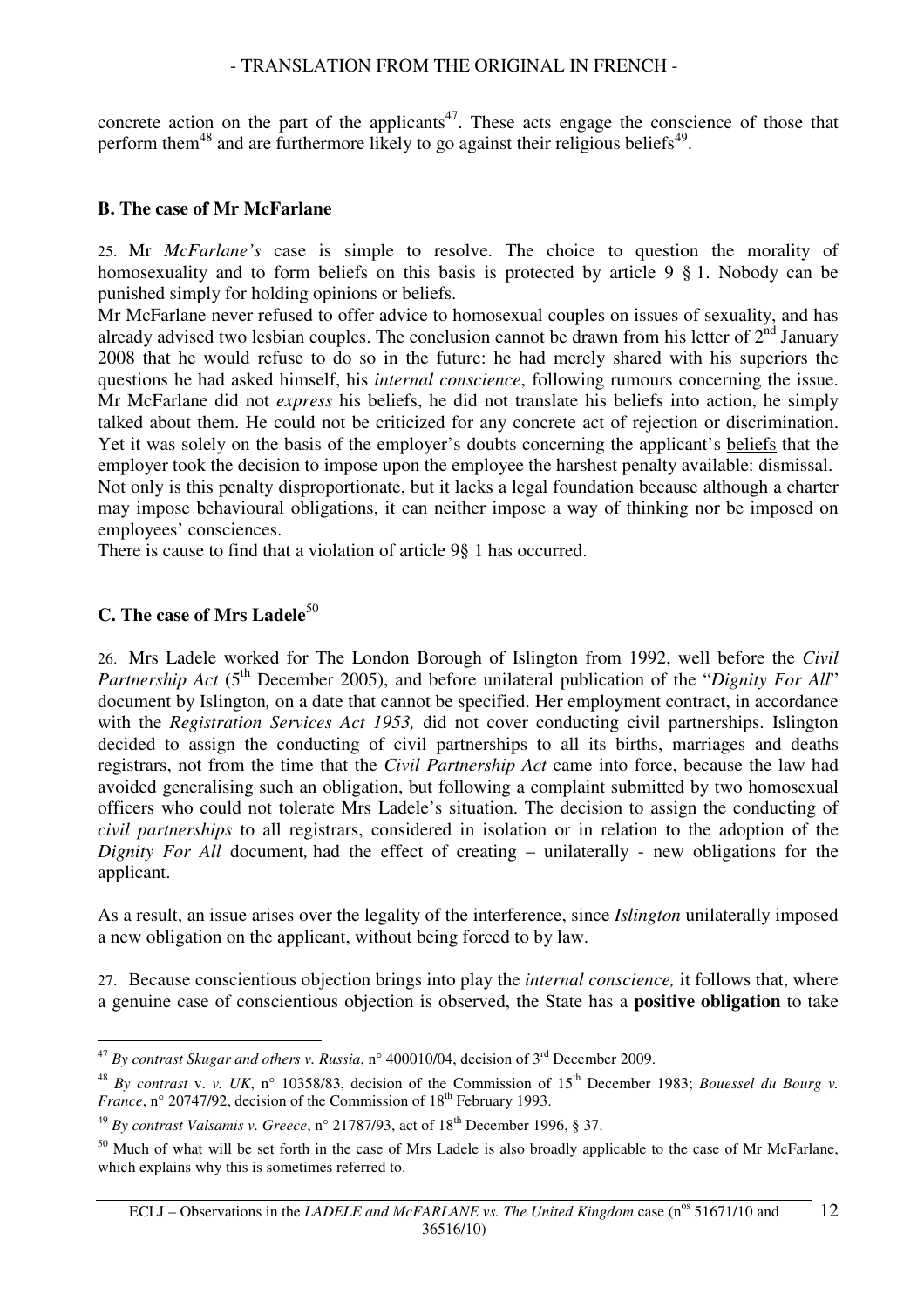reasonable and appropriate measures (especially with respect to procedures) to protect the rights of the applicants drawn from paragraph 1 of article 9. It should be remembered that the role of the authorities is not to suppress the cause of tensions by eliminating pluralism, but to ensure that opposing groups tolerate each other<sup>51</sup>. In this sense it is in the field of positive obligations that the Court ruled in the cases of *R. R.* and *Bayatyan*. The existence of a positive obligation does not make a negative obligation disappear, but it obliges the State to take measures, especially of a procedural nature, to prevent such violations and so that groups can co-exist through tolerance.

28. In this case, the internal procedures were demonstrably insufficient. No procedure was established to enable the applicant's freedom of conscience to be considered and to resolve the disagreement between the two opposing parties<sup>52</sup>. Internal tribunals took no account of the rights of the applicants guaranteed by the Convention. Yet the Convention does not aim to guarantee theoretical or illusory rights, but concrete, actual rights<sup>53</sup>.

29. If the case is viewed from the perspective of the State's **negative obligations**, (interference by a public authority must be justified with respect to paragraph 2 due to dismissal for reasons of conscience or religion), then careful consideration must be given to the fair balance to be maintained between the competing interests of the individual and society as a whole. In our opinion, the leeway enjoyed by the State in this matter must be extremely limited, as it is interference in the *negative* expression of conscience and religion. In our view, **compelling grounds** are required to justify interference in negative freedom, in other words forcing someone to act against their conscience.

30. It thus falls to the Court to decide if the measures taken against the applicants were justified in principle and were necessary and proportionate<sup>54</sup>. In exercising its power to control, the Court must consider the disputed interference on the basis of the entire case<sup>55</sup>. Specifically, in order to establish if such a justification exists and whether such a balance has been struck, the following factors must be taken into account:

*a.* It was not only not legally mandatory, but not even necessary, with respect to the requirements of service, to oblige the applicant to conduct civil partnership ceremonies.

*b*. The applicant has not failed in her duty of discretion: she did not publicly express her beliefs to service users. Her beliefs had no impact on the content of her job, simply on its extent. Her situation is thus very different from Islamist soldiers or magistrates who might have actively *acted*  against the interests of the State.<sup>56</sup> There is no such aspect to this case. The applicants have never tried to persuade others of their notion of life or impose it upon them.<sup>57</sup> Mrs Ladele was not at risk of acting; on the contrary, she wished to abstain from acting.

 $\overline{a}$ <sup>51</sup> Unified Communist Party of Turkey and others v. Turkey, above-mentioned, § 57 and Serif v. Greece, n° 38178/97, § 53, CEDH 1999-IX.

<sup>&</sup>lt;sup>52</sup> Mutatis mutandis Tysiac v. Poland, n°5410/03, act of 24<sup>th</sup> September 2007, §§ 121 and 129.

 $^{53}$  *Artico v. Italy*, act of  $13^{th}$  May 1980, series A n° 37, p. 16, § 33.

 $54$  *Mutatis mutandis Larissis and others v. Greece*, n<sup>os</sup> 23372/94, 26377/94 and 26378/94, act of 24<sup>th</sup> February 1998, § 46.

<sup>&</sup>lt;sup>55</sup> Metropolitan Church of Bessarabia and Others v. Moldova, n<sup>o</sup> 45701/99, §§ 119, CEDH 2001-XII

<sup>&</sup>lt;sup>56</sup> *Kalac v. Turkey*, n°20704/92, act of 1<sup>st</sup> July 1997, § 28, *Tepeli and others v. Turkey*, n° 31876/96, decision of 11<sup>th</sup> September 2001; *Kurtulmus v. Turkey*, n° 65500/01, decision of 24th January 2006; *Vogt v. Germany*, n° 17851/91, act of 26th September 1995, §§ 57 and following and *Schuth v. Germany*, n° 1620/03, act of 23rd September 2010, § 71.

<sup>57</sup> *By contrast Refah Partisi (Prosperity Party) and others, above-mentioned, § 94.*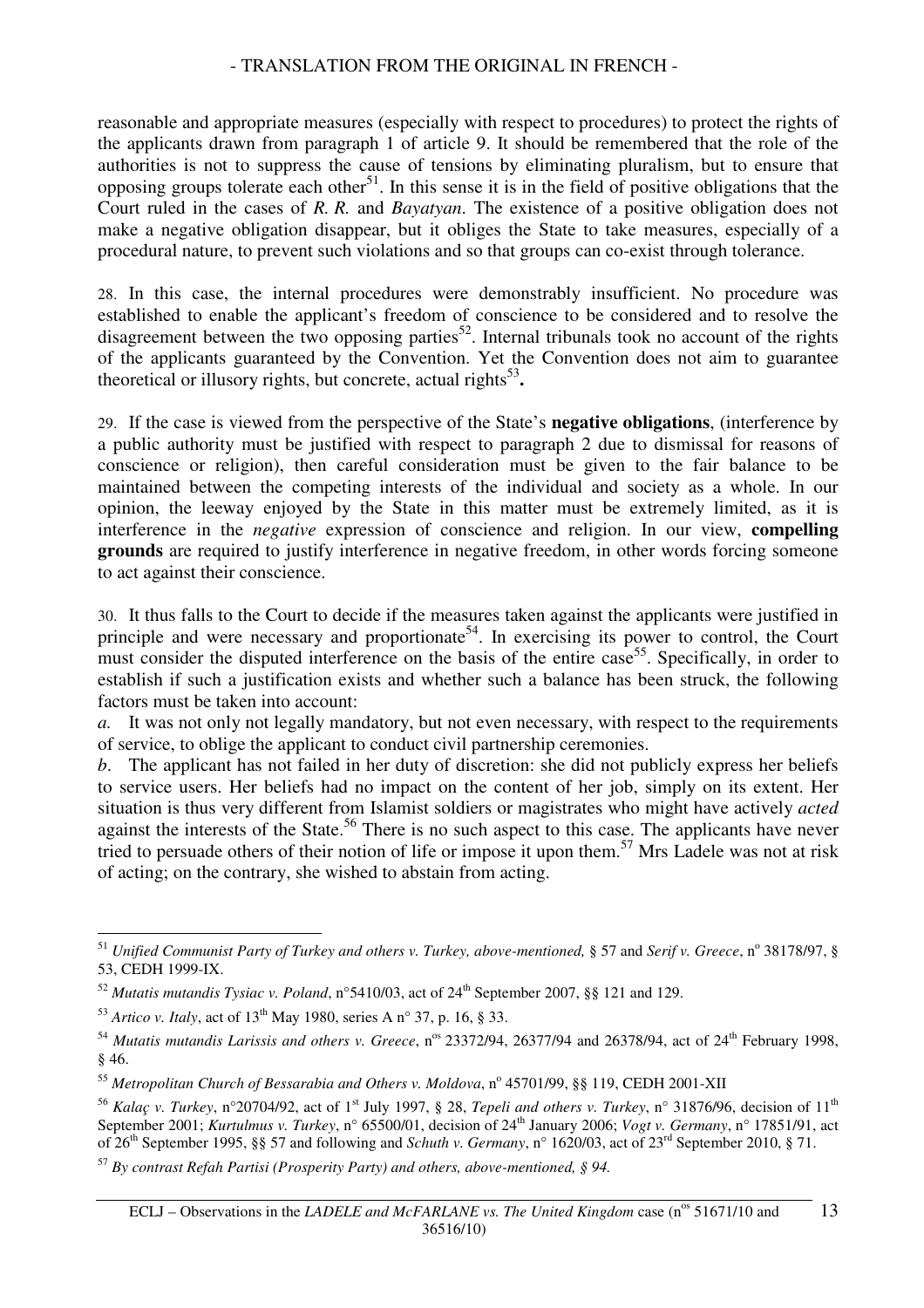*c.* The applicants were not engaged in activities that aimed to destroy the rights or freedoms upheld in the Convention.

*d.* Furthermore, the two applicants, both belonging to the Christian and black minorities, should not themselves be discriminated against due to their faith. Yet no account has been taken of this nor any mention made in the arguments advanced in internal tribunals, despite the fact that the individual rights of the applicants were in opposition to a collective right<sup>58</sup>.

*e.* The applicants were loyal to their employers: they consistently sought dialogue with *Islington* or *Relate* in order to find a compromise based on tolerance. Their requests remained unanswered. *Islington* even showed a lack of loyalty by communicating confidential information concerning the applicant to two homosexual colleagues who lodged the complaint.

*f.* Other local authorities had allowed for the possibility of not assigning the conduct of the ceremonies in question to objectors. The applicant herself enjoyed such an arrangement for a certain period on an informal basis, by coming to an agreement with her colleagues.

*g.* No method was sought by *Islington* or *Relate* to enable the applicants to exercise their right to freedom of conscience and religion<sup>59</sup>.

*h.* Their objection is limited to participation in one specific act, and is not general.

*i.* The applicants never at any time sought to cause offence to any homosexual person.

*j. Islington* and *Relate* had sufficient staff available to provide the services concerned without affecting their continuity of service. As well as being unnecessary, it is disproportionate to require all civil servants to perform this role. None of the applicants' colleagues complained about excessive workload resulting from their refusal.

*k.* The only motive that led *Islington* to end the arrangement and impose the performance of civil partnership ceremonies was the complaint lodged by two homosexual colleagues: it was not a service-requirement based motive.

*l.* Taking into account the small number of conscientious objectors and homosexual couples, there should be no practical difficulties in respecting their respective rights; in any event, this should not lead to a loss of employment.

*m*. The penalty applied to the applicants was the harshest possible; it is disproportionate and has placed an extreme burden upon them, given:

the issues for which they are being criticized, to whit abstaining from performing acts against their

conscience;

- their good faith and attitude, always ready to engage in dialogue to find a compromise;
- the consequences of dismissal: feeling of injustice, financial loss, mental and psychological trauma,
- difficulty in finding a new job having served for fifteen and five years respectively, and taking account of their age (sixty-one and sixty respectively) $^{60}$ .
- the small additional workload caused by their refusal<sup>61</sup>, a load they have never refused to make up elsewhere.

31. In conclusion, the applicants' rights to enjoy freedom of conscience and religion, and their right not to be discriminated against for their beliefs have clearly not been taken into account. The internal tribunals at no time either took into account or weighed up these rights. These factors were

 $\overline{a}$ <sup>58</sup> *Mutatis mutandis Schuth v. Germany*, *above-mentioned,* §§ 67 and 69.

<sup>&</sup>lt;sup>59</sup> By contrast X. v. UK, n° 5947/72, decision of the Commission of  $5<sup>th</sup>$  march 1976.

<sup>60</sup> *Mutatis mutandis Schuth v. Germany*, n° 1620/03, act of 23rd September 2010, § 73.

 $61$  In 2008, 7,169 civil partnerships (fewer than 5% of the workload) and 156,290 marriages, in 2009, 6,281 civil partnerships<sup>61</sup> and 0.9% of the homosexual population and 0.5% of the bisexual population.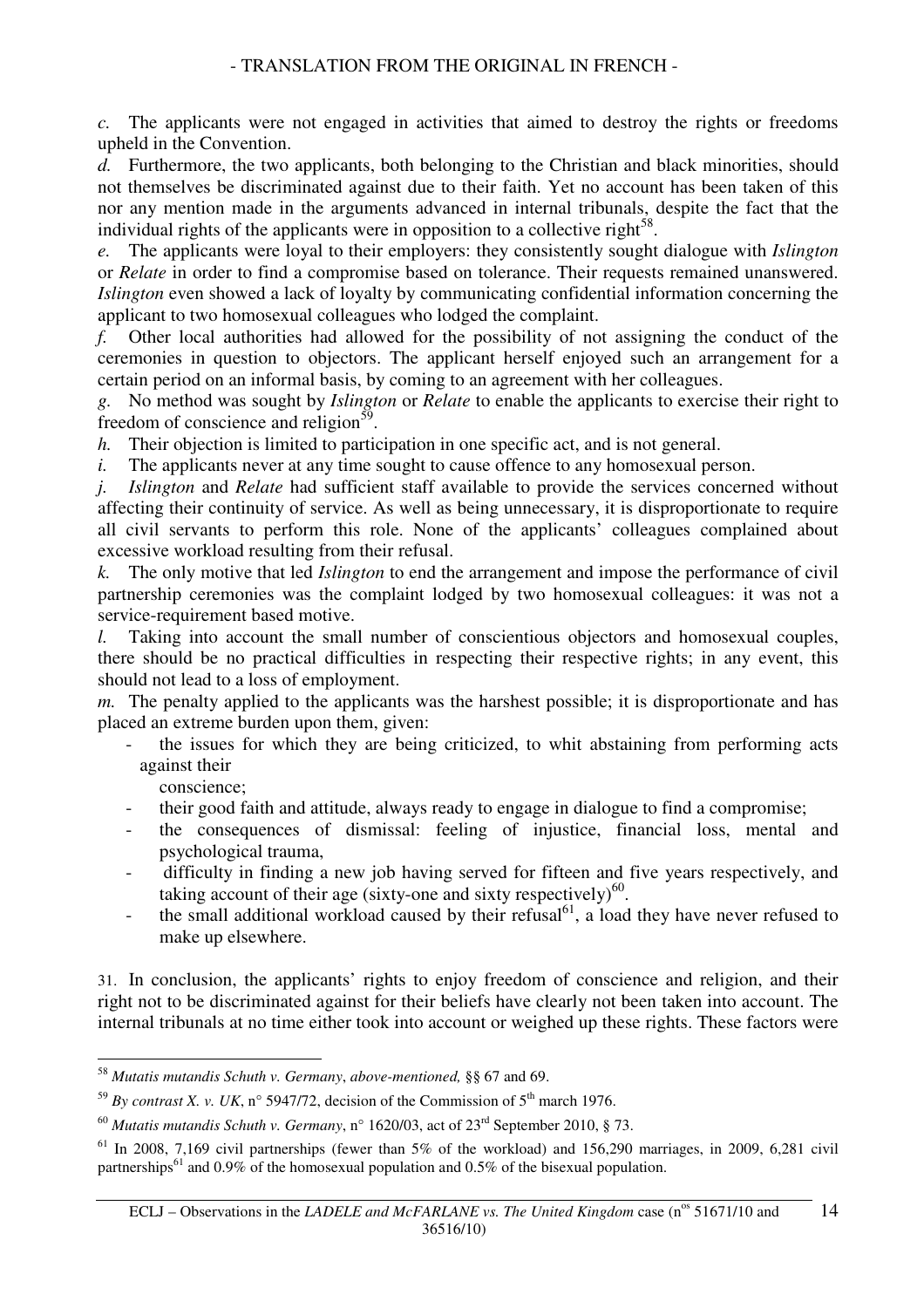not considered at all. They merely noted that the disputed measures were in pursuance of a legitimate goal. Yet, if the Convention does not aim to guarantee theoretical or illusory rights, but concrete, actual rights<sup>62</sup>, then the rights of the applicants can only be actual if they are taken into account by the tribunals when considering a proportionate response.

Taking into account the State's obligation to ensure the pluralism, tolerance and open-mindedness that underpin the Convention, and with respect to the presented facts, the State's attitude cannot be justified by the protection of the rights of others, it cannot be considered necessary in a democratic society and as representing a fair balance between the various interests at stake.

The absence of a procedure enabling the conflict to be resolved and freedom of conscience to be preserved, as well as the sanctions taken against the applicants have placed a disproportionate and excessive burden upon them, incompatible with freedom of religion and conscience, and the ban on discrimination.

Ultimately, the State has a positive obligation to be tolerant.

\* \* \*

 $\overline{a}$ 

 $^{62}$  *Artico v. Italy*, act of 13<sup>th</sup> May 1980, series A no 37, p. 16, § 33.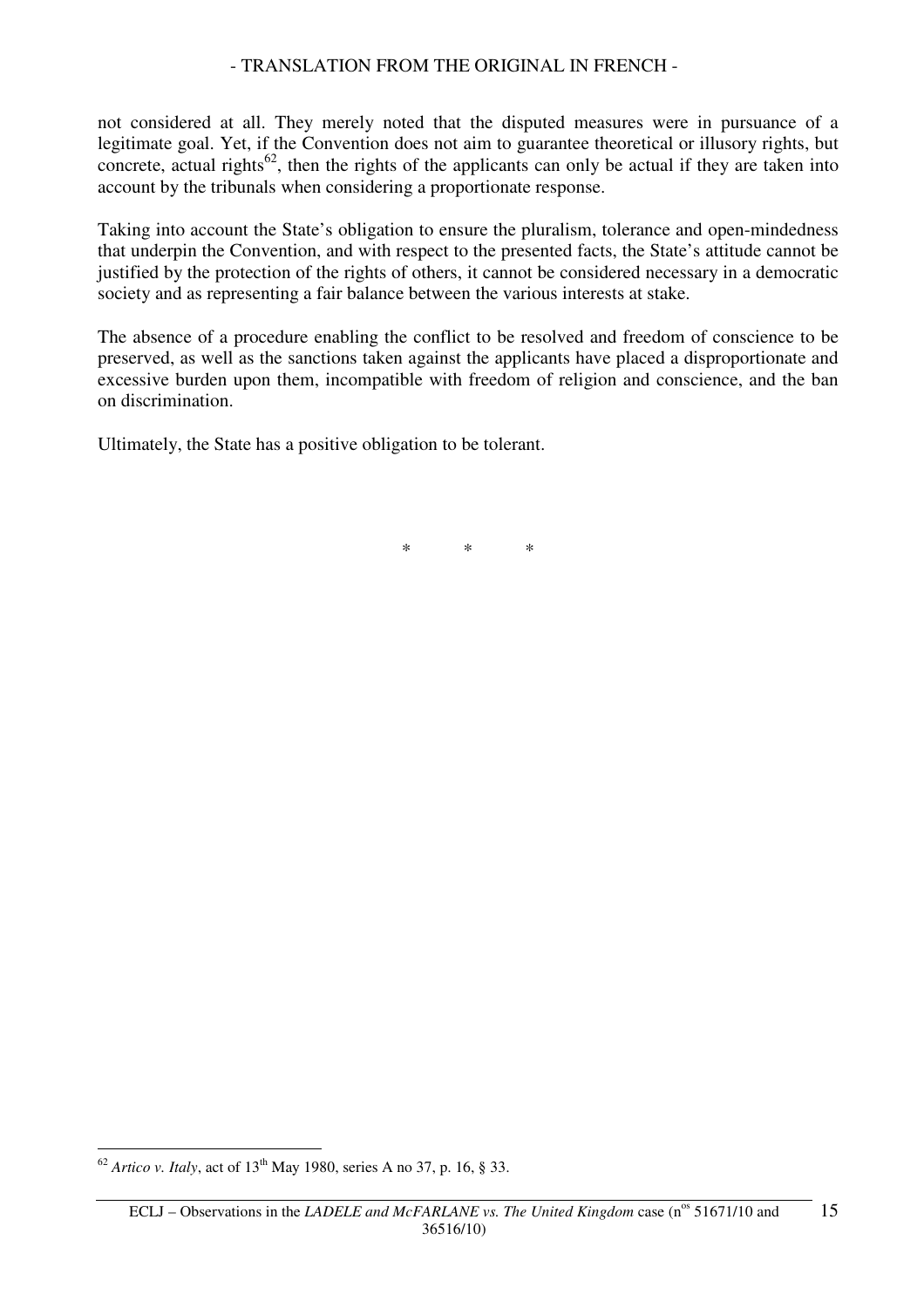## **ANNEXE STATEMENT OF FACTS FROM THE ECHR**



# EUROPEAN COURT OF HUMAN RIGHTS **COUR EUROPÉENNE DES DROITS DE L'HOMME**

## FOURTH SECTION

Application nos. 51671/10 and 36516/10 by Lillian LADELE and Gary MCFARLANE against the United Kingdom lodged on 27 August 2010 and 24 June 2010

## **STATEMENT OF FACTS**

## THE FACTS

The first applicant, Ms Lillian Ladele, is a British national who was born in 1960 and lives in London. She is represented before the Court by Mr M. Jones of Ormerods, a firm of solicitors practising in Croydon, Surrey. The second applicant, Mr Gary McFarlane, is a British national who was born in 1961 and lives in Bristol. He is represented before the Court by Mr P. Diamond, a barrister practising in Cambridge.

#### **A. The circumstances of the case**

The facts of the case, as submitted by the applicants, may be summarised as follows.

*1. The first applicant* 

#### **a. The first applicant's refusal to conduct civil partnership ceremonies**

The first applicant is a Christian. She holds the view that marriage is the union of one man and one woman for life, and sincerely believes that same sex civil partnerships, which she describes as "marriage in all but name", are contrary to God's law.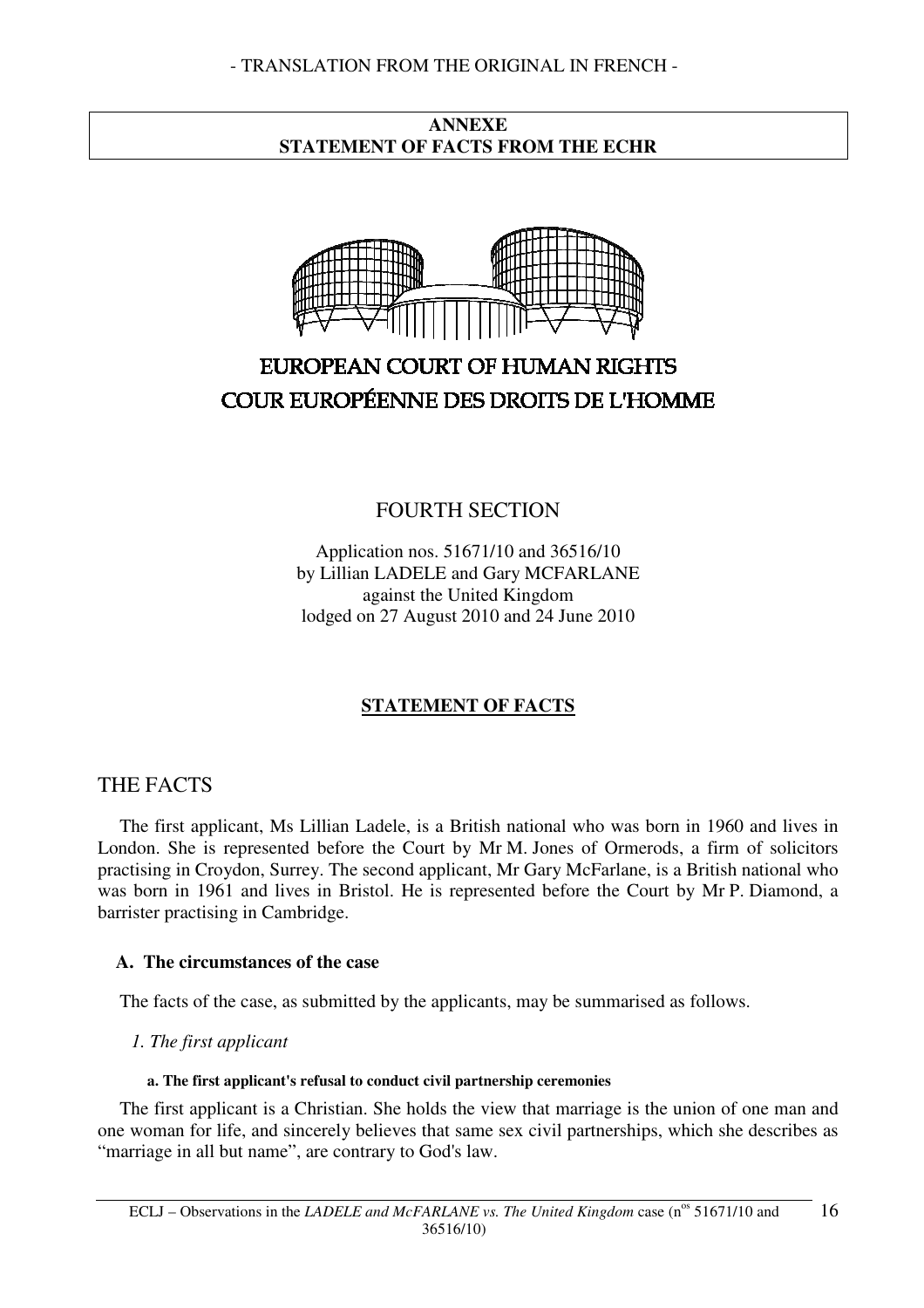The first applicant was employed by the London Borough of Islington ("Islington") (a local public authority) from 1992 until 2009. In 2002, she became a Registrar of Births, Deaths and Marriages. Her job involved registering births and deaths, and conducting civil marriage ceremonies and registering such marriages.

Islington had a "Dignity for All" equality and diversity policy, which stated *inter alia*:

"Islington is proud of its diversity and the council will challenge discrimination in all its forms. 'Dignity for all' should be the experience of Islington staff, residents and service users, regardless of the age, gender, disability, faith, race, sexuality, nationality, income or health status. ...

The council will promote community cohesion and equality for all groups but will especially target discrimination based on age, disability, gender, race, religion and sexuality. ...

In general, Islington will:

 (a) Promote community cohesion by promoting shared community values and understanding, underpinned by equality, respect and dignity for all. ...

It is the council's policy that everyone should be treated fairly and without discrimination. Islington aims to ensure that:

- Staff experience fairness and equity of treatment in the workplace
- Customers receive fair and equal access to council services
- Staff and customers are treated with dignity and respect

The council will actively remove discriminatory barriers that can prevent people from obtaining the employment opportunities and services to which they are entitled. The council will not tolerate processes, attitudes and behaviour that amount to discrimination, including harassment, victimisation and bullying through prejudice, ignorance, thoughtlessness and stereotyping. ...

All employees are expected to promote these values at all times and to work within the policy. Employees found to be in breach of this policy may face disciplinary action."

The Civil Partnership Act 2004 came into force in the United Kingdom on 5 December 2005. The Act provides for the legal registration of civil partnerships between two people of the same sex, and accords to them rights and obligations equivalent to those of a married couple. A civil partnership is formed by the signing of a registration document in the presence of a Registrar and witnesses.

The first applicant has a sincerely held religious objection to conducting civil partnerships. She is unable to reconcile her Christian beliefs with taking a direct and active part in enabling same sex unions to be given formal legal recognition equivalent to marriage. In her evidence to the Employment Tribunal, she stated: "I feel unable to directly facilitate the formation of a union that I sincerely believe is contrary to God's law".

In December 2005 Islington decided to designate all its existing Registrars of Births, Deaths and Marriages as Civil Partnership Registrars. It was not required to do so; the legislation simply required it to ensure that there was a sufficient number of Civil Partnership Registrars for the area to carry out that function. Some other United Kingdom local authorities took a different approach, and allowed Registrars with a sincerely held religious objection to the formation of civil partnerships to opt out of designation as Civil Partnership Registrars.

Initially, the first applicant was permitted to make informal arrangements with Registrar colleagues to swap work so that she was not required to conduct civil partnership ceremonies. In March 2006, however, two homosexual Registrars complained about the first applicant's refusal to carry out such duties. Islington immediately requested that the first applicant agree to a variation of her contractual terms to include all civil partnership duties, in return for which it would offer her a temporary exemption from conducting civil partnership ceremonies. The first applicant refused to agree, and requested that Islington make arrangements to accommodate her beliefs. Islington failed to respond to that request and in May 2007 it commenced disciplinary proceedings against the first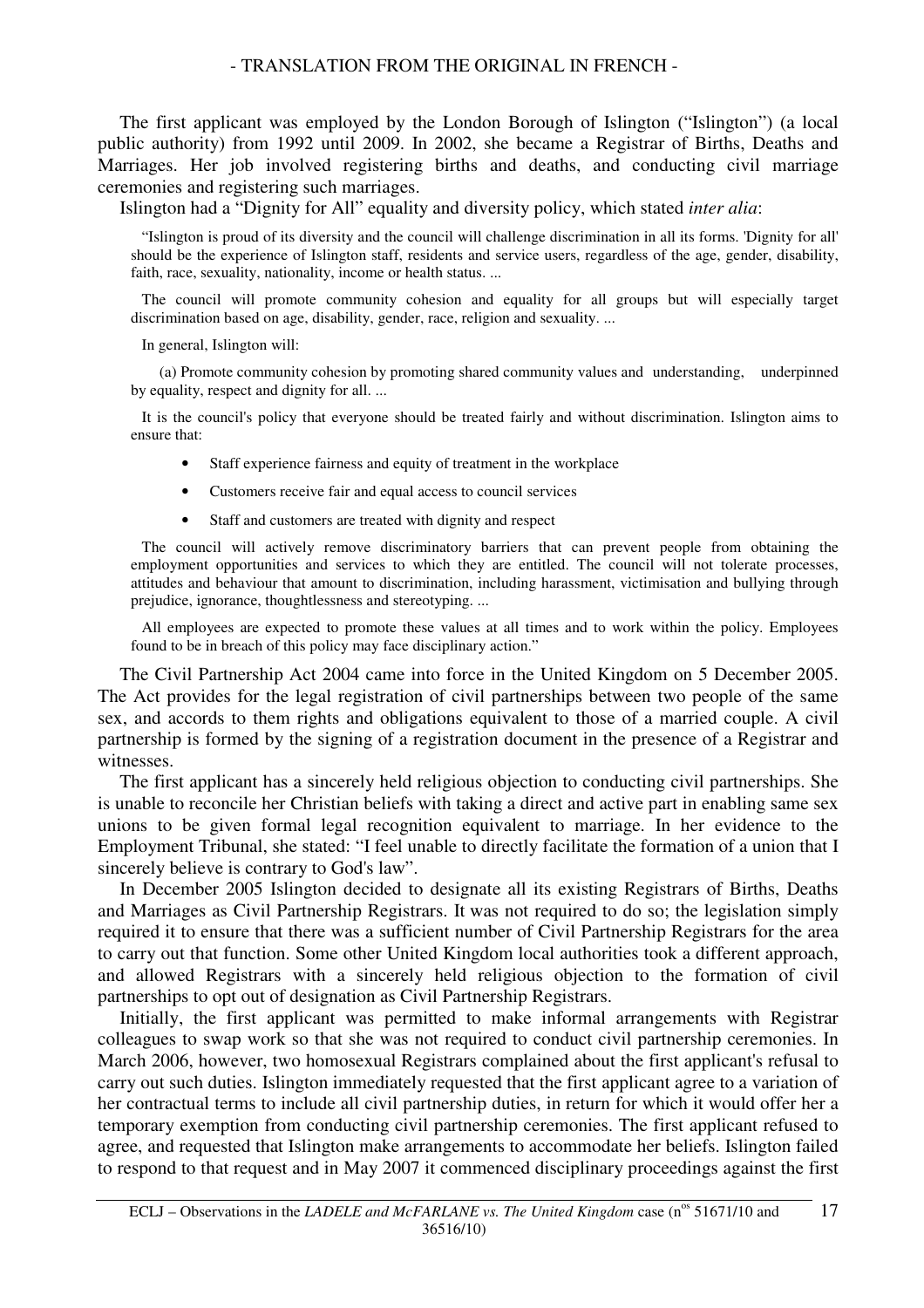applicant on the ground that she "had refus[ed] to carry out work in relation to the civil partnership service solely on the grounds of [the] sexual orientation of the customers of that service". The outcome of those proceedings was that the first applicant was deemed to be in breach of Islington's "Dignity for All" policy and was required to include civil partnerships ceremonies as part of her duties, failing which her employment might be terminated. The first applicant then brought a claim against Islington in the Employment Tribunal.

#### **b. The domestic proceedings**

The first applicant lodged a claim with the Employment Tribunal in London. On 3 July 2008, the Tribunal upheld the complaints of direct and indirect religious discrimination, and harassment, holding that Islington had "placed a greater value on the rights of the lesbian, gay, bisexual and transsexual community than it placed on the rights of [the first applicant] as one holding an orthodox Christian belief".

Islington appealed to the Employment Appeal Tribunal, which on 19 December 2008 reversed the decision of the Employment Tribunal. It held that Islington's treatment of the first applicant was a proportionate means of achieving a legitimate aim. At paragraph 111-112 of that judgment, the President of the Employment Appeal Tribunal stated:

"Once it is accepted that the aim of providing the service on a non-discriminatory basis was legitimate – and in truth it was bound to be – then in our view it must follow that the council were entitled to require all registrars to perform the full range of services. They were entitled in these circumstances to say that the claimant could not pick and choose what duties she would perform depending upon whether they were in accordance with her religious views, at least in circumstances where her personal stance involved discrimination on grounds of sexual orientation. That stance was inconsistent with the non-discriminatory objectives which the council thought it important to espouse both to their staff and the wider community. It would necessarily undermine the council's clear commitment to that objective if it were to connive in allowing the claimant to manifest her belief by refusing to do civil partnership duties.

... the issue is not, as the Tribunal found, a matter of giving equal respect to the religious rights of the claimant and the rights of the gay community. It is whether, given the legitimate aim, the means adopted by the council to achieve that aim were proportional."

The Employment Appeal Tribunal noted, as an aside, that Islington might lawfully have chosen not to designate as Civil Partnership Registrars those Registrars who had strong religious objections to carrying out such duties. It could then have required all of its Civil Partnership Registrars to carry out civil partnership duties, and avoid acting in a discriminatory manner in the provision of the civil partnership service. However, Islington was entitled to choose not to act in this way.

The decision of the Employment Appeal Tribunal was appealed to the Court of Appeal, which on 15 December 2009 upheld the Employment Appeal Tribunal's conclusions. It stated, at paragraph 52:

"...the fact that Ms Ladele's refusal to perform civil partnerships was based on her religious view of marriage could not justify the conclusion that Islington should not be allowed to implement its aim to the full, namely that all registrars should perform civil partnerships as part of its Dignity for All policy. Ms Ladele was employed in a public job and was working for a public authority; she was being required to perform a purely secular task, which was being treated as part of her job; Ms Ladele's refusal to perform that task involved discriminating against gay people in the course of that job; she was being asked to perform the task because of Islington's Dignity for All policy, whose laudable aim was to avoid, or at least minimise, discrimination both among Islington's employees, and as between Islington (and its employees) and those in the community they served; Ms Ladele's refusal was causing offence to at least two of her gay colleagues; Ms Ladele's objection was based on her view of marriage, which was not a core part of her religion; and Islington's requirement in no way prevented her from worshipping as she wished."

It concluded (at paragraph 55) that Article 9 of the Convention and the relevant Strasbourg jurisprudence supported the view that the first applicant's desire to have her religious views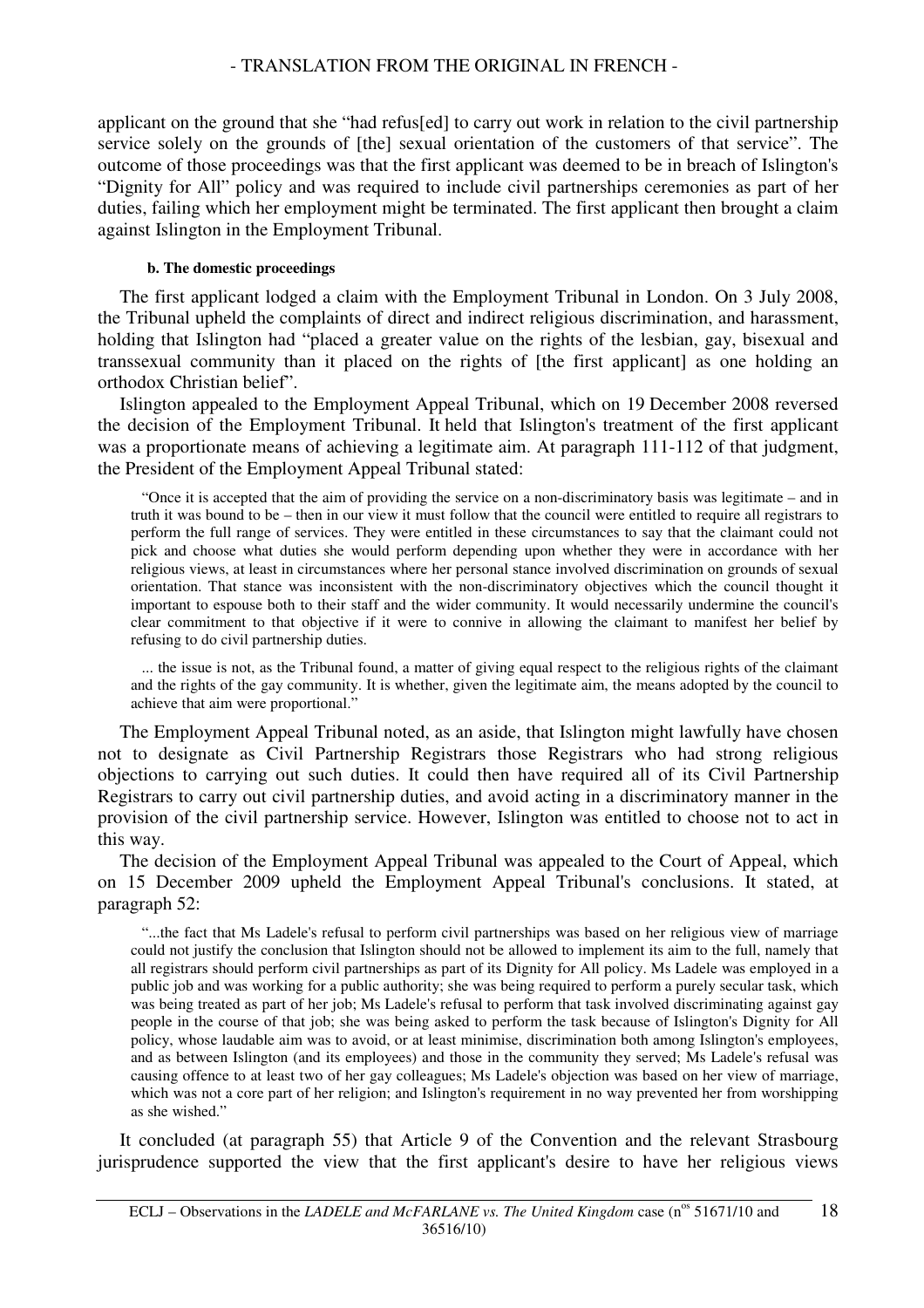respected should not be allowed "...to override Islington's concern to ensure that all its registrars manifest equal respect for the homosexual community as for the heterosexual community."

It further noted that from the time when the Equality Act (Sexual Orientation) Regulations 2007 ("the 2007 Regulations": see below) came into force, once the first applicant was designated a Civil Partnership Registrar, Islington was not merely entitled, but obliged, to require her to perform civil partnerships.

The first applicant's application for leave to appeal to the Supreme Court was refused on 4 March 2010.

#### *2. The second applicant*

#### **a. The applicant's refusal to give an unequivocal commitment to counsel same-sex couples**

The second applicant is a practising Christian, and was formerly an elder of a large multicultural church in Bristol. He holds a deep and genuine belief that the Bible states that homosexual activity is sinful and that he should do nothing which directly endorses such activity.

Relate Avon Limited ("Relate") is part of the Relate Federation, a national organisation which provides a confidential sex therapy and relationship counselling service. Relate and its counsellors are members of the British Association for Sexual and Relationship Therapy (BASRT). That Association has a Code of Ethics and Principles of Good Practice which Relate and its counsellors abide by. Paragraphs 18 and 19 of the Code provide as follows:

#### "**Recognising the right to self-determination, for example**:

 18. Respecting the autonomy and ultimate right to self-determination of clients and of others with whom clients may be involved. It is not appropriate for the therapist to impose a particular set of standards, values or ideals upon clients. The therapist must recognise and work in ways that respect the value and dignity of clients (and colleagues) with due regard to issues such as religion, race, gender, age, beliefs, sexual orientation and disability.

#### **Awareness of one's own prejudices, for example**:

 19. The therapist must be aware of his or her own prejudices and avoid discrimination, for example on grounds of religion, race, gender, age, beliefs, sexual orientation, disability. The therapist has a responsibility to be aware of his or her own issues of prejudice and stereotyping and particularly to consider ways in which this may be affecting the therapeutic relationship."

Relate also has an Equal Opportunities Policy which emphasises a positive duty to achieve equality. Part of it reads:

"Relate Avon is committed to ensuring that no person – trustees, staff, volunteers, counsellors and clients, receives less favourable treatment on the basis of personal or group characteristics, such as race, colour, age, culture, medical condition, sexual orientation, marital status, disability [or] socio-economic grouping. Relate Avon is not only committed to the letter of the law, but also to a positive policy that will achieve the objective of insuring equality of opportunity for all those who work at he Centre (whatever their capacity), and all our clients."

The second applicant worked for Relate as a Counsellor from May 2003 until March 2008. He signed up to the organisation's Equal Opportunities Policy. He obtained a Certificate in Marital and Couple Counselling in August 2005, and completed Relate's Post Graduate Diploma in Couple Therapy in March 2008. The main object of such counselling is to improve relationships between a client couple, which might have deteriorated for a variety of reasons, sexual or otherwise.

The second applicant initially had some concerns about providing counselling services to samesex couples, but following discussions with his supervisor, he accepted that simply counselling a homosexual couple did not involve endorsement of such a relationship and he was therefore prepared to continue. He subsequently provided counselling services to two lesbian couples without any problems, although in neither case did any purely sexual issues arise.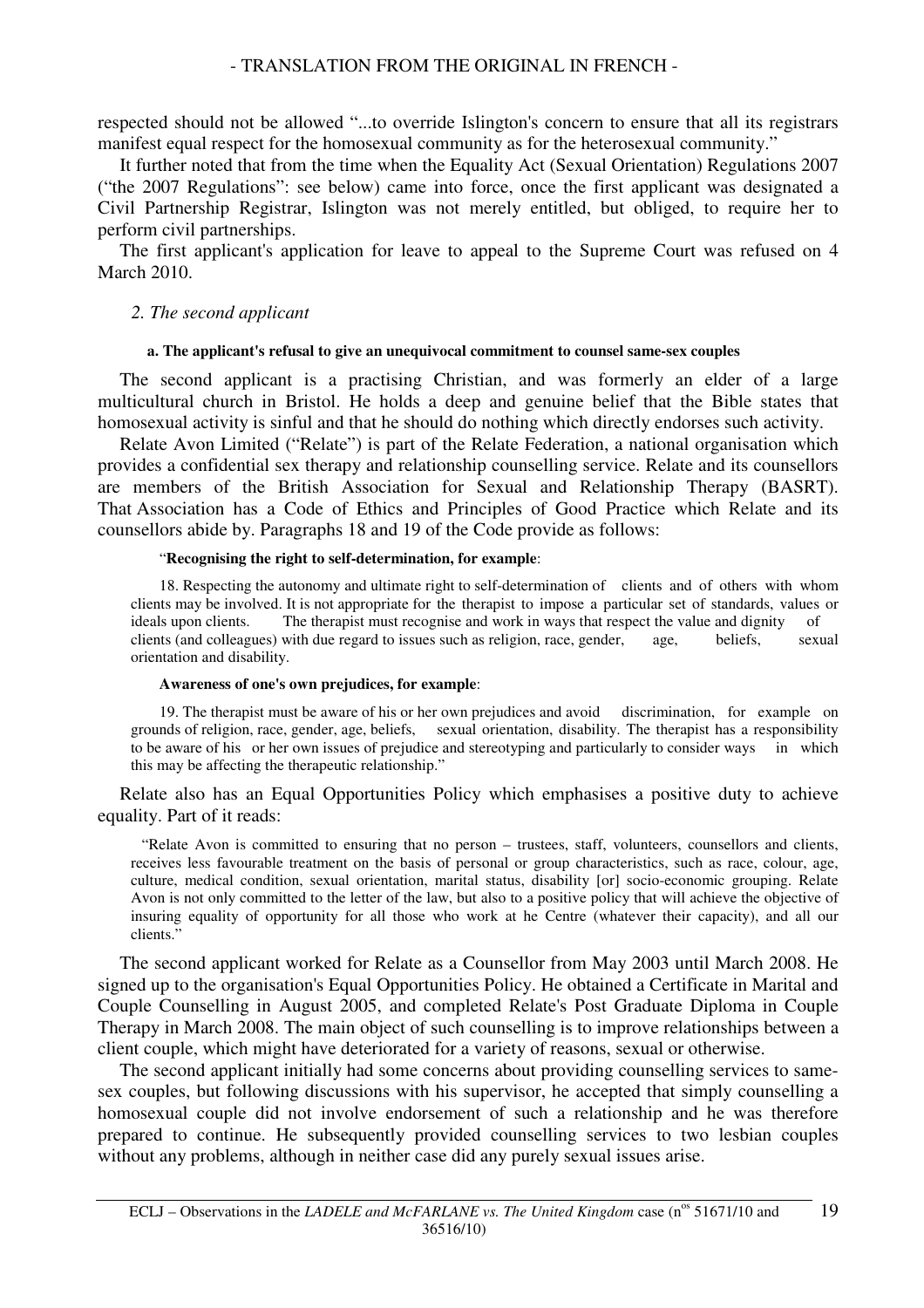In 2007 the second applicant commenced Relate's Post Graduate Diploma in Psycho Sexual Therapy ("PST"). PST is intended to deal particularly with problems such as sexual dysfunction and aims to improve a couple's sexual activity in an attempt to improve the relationship overall. By late autumn of 2007 there was a perception within Relate that the second applicant was unwilling to work on sexual issues with homosexual couples.

In response to concerns raised by the second applicant's superiors, Relate's General Manager, a Mr Bennett, met with the second applicant on 22 October 2007. The second applicant confirmed he had difficulty in dealing with same-sex sexual practices and fulfilling his duty to follow the teaching of the Bible. Mr Bennett expressed concern that it would not be possible to filter potential PST clients so that the second applicant would not have to deal with lesbian, gay or bisexual couples.

On 5 December 2007 Mr Bennett received a letter from other therapists expressing concerns that an un-named counsellor was unwilling, on religious grounds, to work with gay, lesbian and bisexual clients. The authors were concerned that such a view would discriminate against some members of the community, contrary to Relate's expressed values, and they suggested that the matter be dealt with through training and supervision.

On 12 December 2007 Mr Bennett wrote to the second applicant stating that he understood that the second applicant had refused to work with same sex couples on certain issues, and that he feared that this was discriminatory and contrary to Relate's Equal Opportunities Policies. He asked for written confirmation by 19 December 2007 that the second applicant would continue to counsel same sex couples in relationship counselling and PST; failing which he threatened disciplinary action and removal from the PST course. On 2 January 2008 the second applicant responded by confirming that he had no reservations about counselling same sex couples and had not asked not to work with them. With regard to PST work, he said that his views were still evolving and were not yet clarified as the situation had not arisen.

Mr Bennett took that as a refusal by the second applicant to confirm that he would carry out PST work with same-sex couples and he therefore suspended him pending a disciplinary investigation. At an investigatory meeting on 7 January 2008 the second applicant acknowledged that there was conflict between his religious beliefs and PST work with same-sex couples, but said that if he was asked to do such work, then he would do so and if any problems arose then he would speak to his supervisor. Mr Bennett took that as an undertaking to comply with Relate's policies, and therefore halted the disciplinary investigation.

Following a subsequent telephone conversation between the second applicant and his supervisor, his supervisor contacted Mr Bennett to express deep concerns about the second applicant as a counsellor – she felt that he was either confused over the issue of same-sex PST or was being dishonest about the issue. When these concerns were put to him, the second applicant stated that his views had not changed since their earlier discussion and that any issue would be addressed as it arose. The second applicant was called to a further disciplinary meeting on 17 March 2008, at which he was asked whether he had changed his mind, but he simply replied that he had nothing further to add to what he had said on 7 January 2008.

On 18 March 2008 Mr Bennett dismissed the second applicant summarily for gross misconduct, on the basis of his finding that the second applicant had said on 7 January 2008 that he would comply with Relate's policies and provide sexual counselling to same-sex couples without any intention of doing so. He could therefore not be trusted to perform his role in compliance with the Equal Opportunities Policies. An appeal meeting took place on 28 April. The appeal was rejected on the basis that Mr Bennett's lack of trust in the second applicant to comply with the relevant policies was justified in light of the evidence presented.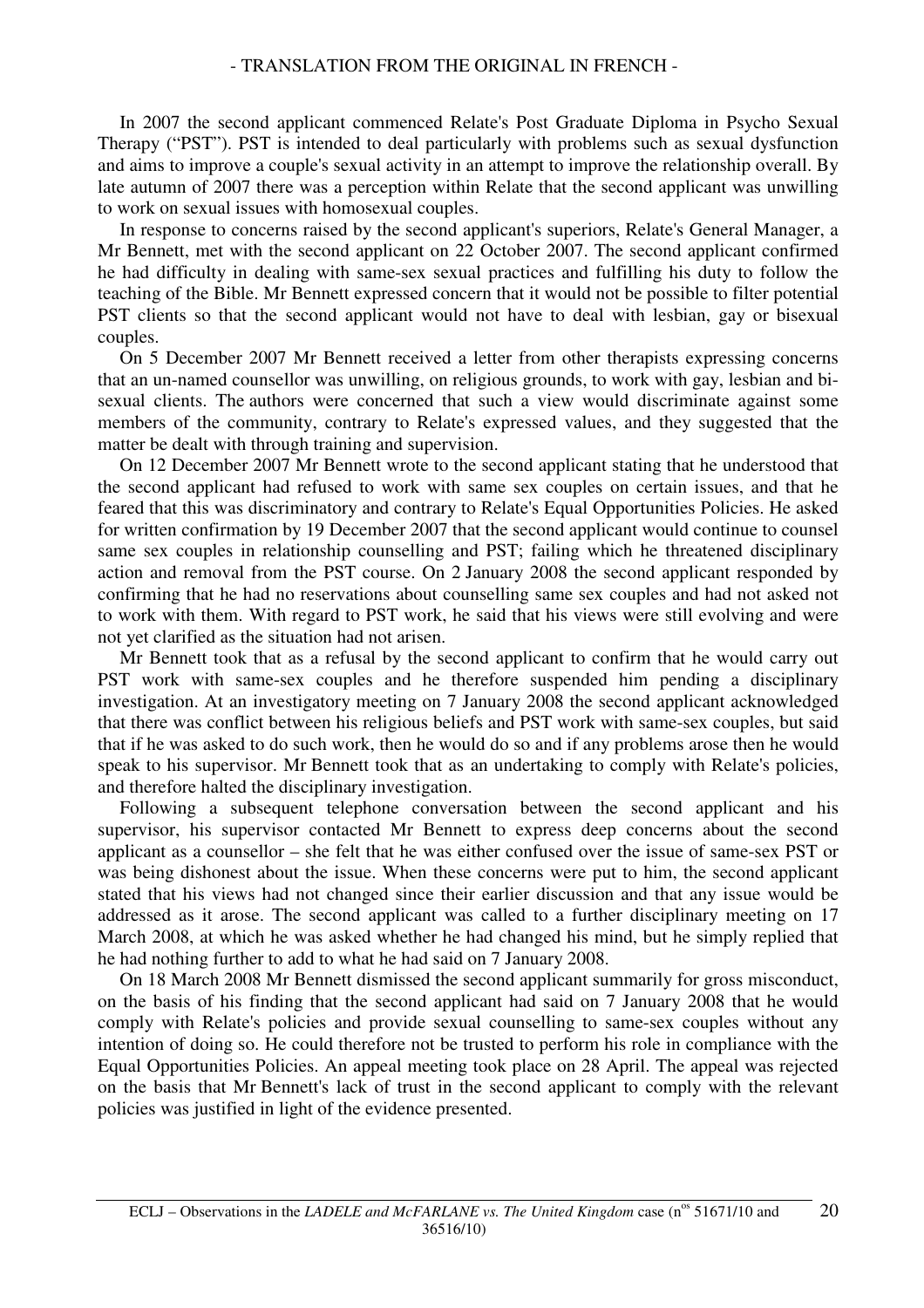#### **b. The domestic proceedings**

The second applicant lodged a claim with the Employment Tribunal in Bristol, claiming, *inter alia,* direct and indirect discrimination, unfair dismissal, and wrongful dismissal. The Tribunal pronounced its judgment on 5 January 2009.

In the course of final submissions, Counsel for the respondent conceded that there had been a wrongful dismissal and a subsequent application to withdraw that concession was refused.

With regard to the claim of direct discrimination under Regulation 3(1)(a) of the 2003 Regulations (see below), the Tribunal concluded that the second applicant was not treated as he was because of his faith, but because it was believed that he would not comply with the policies which reflected the organisation's ethos.

With regard to the claim of indirect discrimination under Regulation 3(1)(b), the Tribunal accepted that the provision, criterion or practice which Relate applied equally to persons not of the same religion or belief was the requirement that counsellors comply with the organisation's Equal Opportunities Policies as they applied in particular to both homosexual and heterosexual clients. Such a requirement would indeed put persons of the same religion as the second applicant at a disadvantage when compared with other persons who did not hold such beliefs as a part of their religious faith. The Tribunal accepted that the aim of the requirement was the provision of a full range of counselling services to all sections of the community regardless of sexual orientation, which it concluded was a legitimate aim.

It then considered whether dismissing the second applicant was a proportionate means of achieving that aim. It found that Relate's commitment to providing non-discriminatory services was fundamental to its work. Relate was entitled to require from the second applicant an unequivocal assurance that he would provide the full range of counselling services to the full range of clients without reservation, and he failed to give such an assurance. Filtration of clients, although it might work to a limited extent, would not protect clients from potential rejection by the second applicant, however tactfully he might deal with the issue. The second applicant's dismissal was therefore a proportionate means of achieving a legitimate aim and the discrimination claim failed.

With regard to the unfair dismissal claim, the Tribunal concluded that Relate had genuinely and reasonably lost confidence in the second applicant to the extent that it could not be sure that, if presented with same-sex sexual issues in the course of counselling a same-sex couple, the second applicant would provide without restraint or reservation the counselling which the couple required because of the constraints imposed on him by his genuinely held religious beliefs. Since that was something which the organisation legitimately concluded could not be tolerated, it constituted a "substantial reason of a kind such as to justify dismissal" (in accordance with section 98(1)(b) of the Employment Rights Act 1996: see below). It followed that dismissal for that reason was fair and the claim failed.

The second applicant appealed to the Employment Appeal Tribunal against the Tribunal's findings in relation to direct and indirect discrimination and unfair dismissal. On 30 November 2009 the Employment Appeal Tribunal held that the Tribunal had been correct to dismiss those claims. It rejected the second applicant's argument that it was not legitimate to distinguish between objecting to a religious belief and objecting to a particular act manifesting that belief, and held that such an approach was compatible with Article 9 of the Convention. It noted Relate's arguments that the compromise proposed by the second applicant would be unacceptable as a matter of principle because it ran "entirely contrary to the ethos of the organisation to accept a situation in which a counsellor could decline to deal with particular clients because he disapproved of their conduct", and that it was not practicable to operate a system under which a counsellor could withdraw from counselling same-sex couples if circumstances arose where he believed that he would be endorsing sexual activity on their part.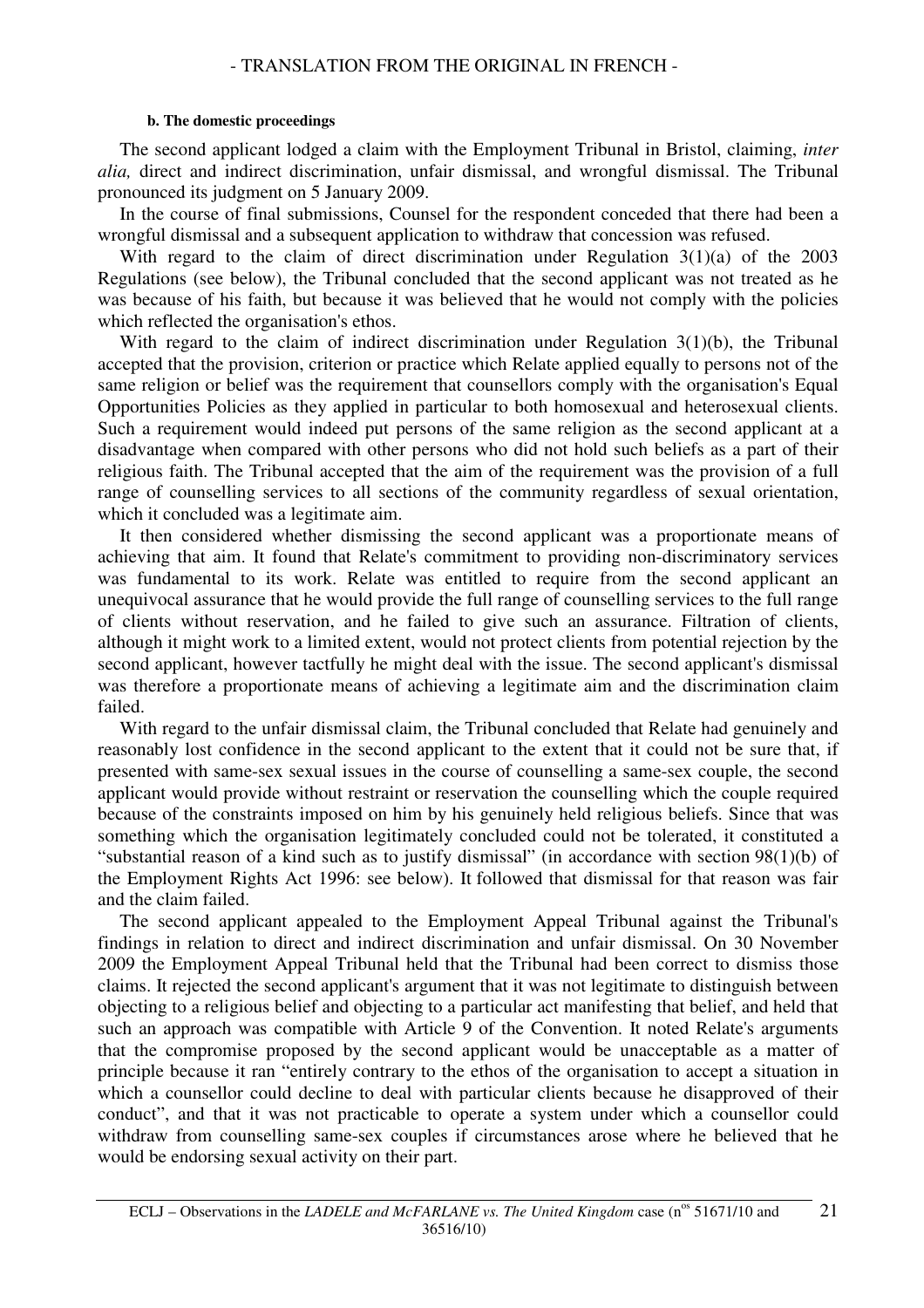Reference was made to the Employment Appeal Tribunal judgment in the first applicant's case. The Employment Appeal Tribunal noted that the facts in that case were very similar to those of the present case, and considered that the reasoning at paragraph 111 of that judgment (see above) applied directly to the present case; there was no material distinction between the position of a local authority and a private organisation such as Relate. Following that reasoning, it concluded that Relate was entitled to refuse to accommodate views which contradicted its fundamental declared principles. In such circumstances, arguments concerning the practicability of accommodating the applicant's views were "out of place". The Employment Appeal Tribunal concluded, at paragraph 30, that:

"...it must be justifiable for a body in the position of Relate to require its employees to adhere to the same principles which it regards as fundamental to its own ethos and pledges to maintain towards the public, all the more so where observation of those principles is required of it by law. If it judges that to compromise those principles in its own internal arrangement would be inconsistent with its external stance, that judgment must be respected."

On the claim of unfair dismissal, the Employment Appeal Tribunal considered that the reason for the second applicant's dismissal should properly have been characterised as being his "conduct" rather than "some other substantial reason" (in terms of section 98 Employment Rights Act), but upheld the Tribunal's dismissal of the claim.

The second applicant applied to the Court of Appeal for permission to appeal the decision of the Employment Appeal Tribunal. On 20 January 2010, the Court of Appeal refused the application on the basis that there was no realistic prospect of the appeal succeeding in the light of the Court of Appeal judgment of December 2009 in *Ladele*. Following the refusal by the Supreme Court to allow leave to appeal in *Ladele*, the second applicant renewed his application for permission to appeal the decision of the Employment Appeal Tribunal. After a hearing, that application was again refused on 29 April 2010, on the basis that, as the present case could not sensibly be distinguished from *Ladele*, the second applicant's argument could not succeed. At paragraph 25 of his decision, Lord Justice Laws concluded:

 "There is no more room here than there was there for any marginal balancing exercise in the name of proportionality. To give effect to the applicant's position would necessarily undermine Relate's proper and legitimate policy."

#### **B. Relevant domestic law and practice**

#### *1. The Employment Equality (Religion or Belief) Regulations 2003*

Regulation 3(1) of the 2003 Regulations defines direct and indirect discrimination on grounds of religion or belief:

"3. (1) For the purposes of these Regulations, a person ("A") discriminates against another person ("B") if  $-$ 

(a) on grounds of religion or belief, A treats B less favourably than he treats or would treat other persons; or

 (b) A applies to B a provision, criterion or practice which he applies or would apply equally to persons not of the same religion or belief as B, but –

 (i) which puts or would put persons of the same religion or belief as B at a particular disadvantage when compared with other persons,

(ii) which puts B at that disadvantage,

(iii) which A cannot show to be a proportionate means of achieving a legitimate aim."

Under section 2(1), "religion or belief" means any religion, religious belief, or similar philosophical belief.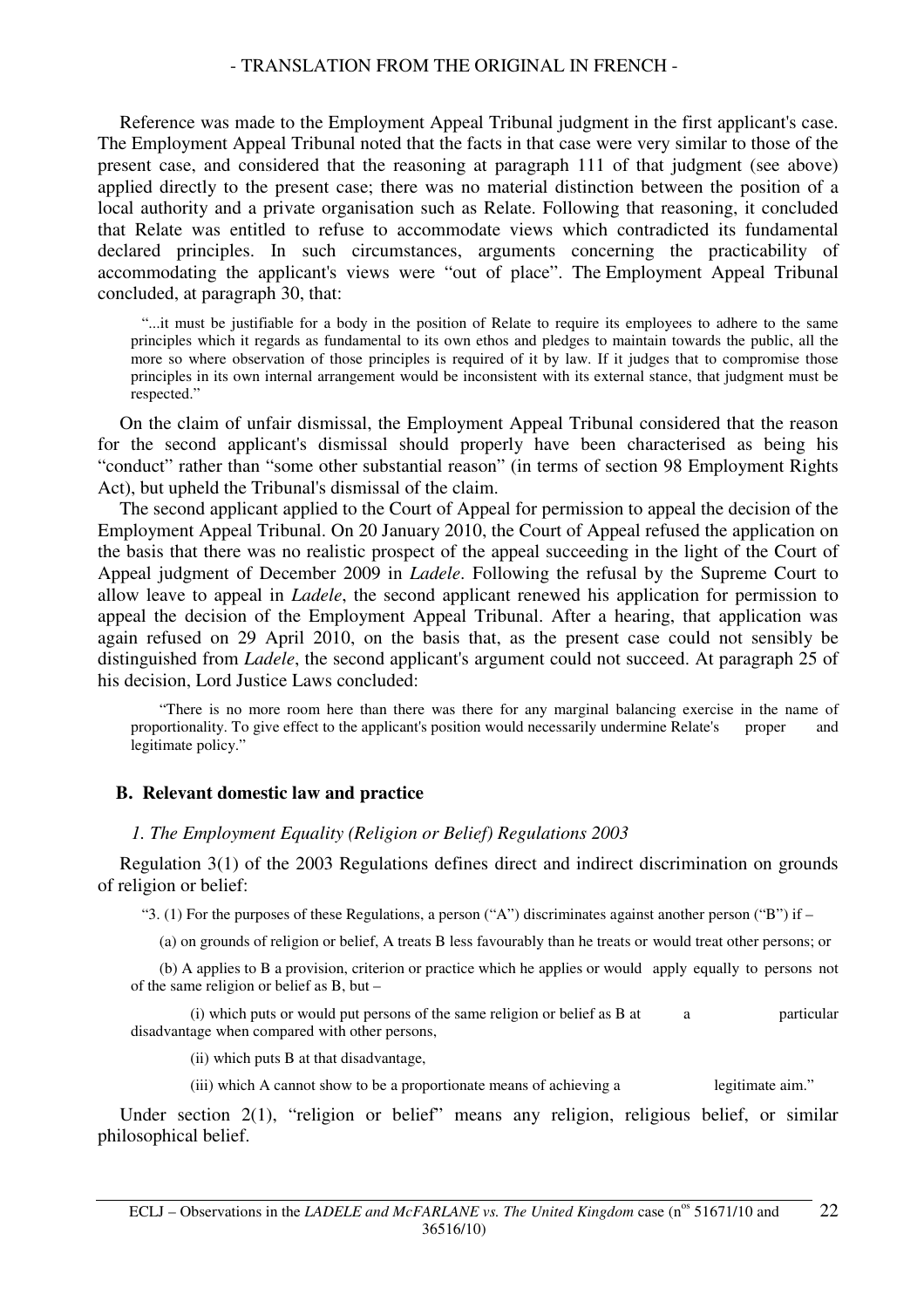Regulation 6(2) makes it unlawful for an employer to discriminate against a person on grounds of religion or belief:

"(a) in the terms of employment which he affords him;

...(d) by dismissing him, or subjecting him to any other detriment."

*2. Employment Rights Act 1996* 

The 1996 Act provides, as relevant:

"98. (1) In determining for the purposes of this Part whether the dismissal of an employee is fair or unfair, it is for the employer to show –

(a) the reason (or, if more than one, the principal reason) for the dismissal, and

(b) that it is either a reason falling within subsection (2) or some other substantial reason of a kind such as to justify the dismissal of an employee holding the position which the employee held.

(2) A reason falls within this subsection if it  $-$ 

...(b) relates to the conduct of the employee"

#### *3. The Equality Act (Sexual Orientation) Regulations 2007*

Regulation 3 of the 2007 Regulations defines discrimination on the grounds of sexual orientation as follows:

"3(1) For the purposes of these Regulations, a person  $(A)$  discriminates against another person  $(B)$  if, on grounds of the sexual orientation of B..., A treats B less favourably than he treats or would treat others (in cases where there are no material differences in the circumstances)...

(3) For the purposes of these Regulations, a person ('A') discriminates against another ('B') if A applies to B a provision, criterion or practice-

(a) which he applies or would apply equally to persons not of B's sexual orientation,

(b) which puts persons of B's sexual orientation at a disadvantage when compared to some or all others (where there are no material differences in the relevant circumstances),

(c) which puts B at a disadvantage compared to some or all persons who are not of his sexual orientation (where there are no material differences in the relevant circumstances), and

(d) which A cannot reasonably justify by reference to matters other than B's sexual orientation."

Regulation 8(1) states that it is "unlawful for a public authority exercising a function to do any act which constitutes discrimination". "Public authority" is defined in Regulation 8(2) as including "any person who has functions of a public nature...".

Regulation 14 contains limited exceptions for organisations the purpose of which is the practice or advancement of a religion or belief.

## COMPLAINTS

The first and second applicants complain that domestic law failed adequately to protect their right to manifest their religion, contrary to Article 9 of the Convention, taken alone and in conjunction with Article 14.

The first applicant complains that domestic law failed to afford her an effective remedy for a violation of the Convention, contrary to Article 13.